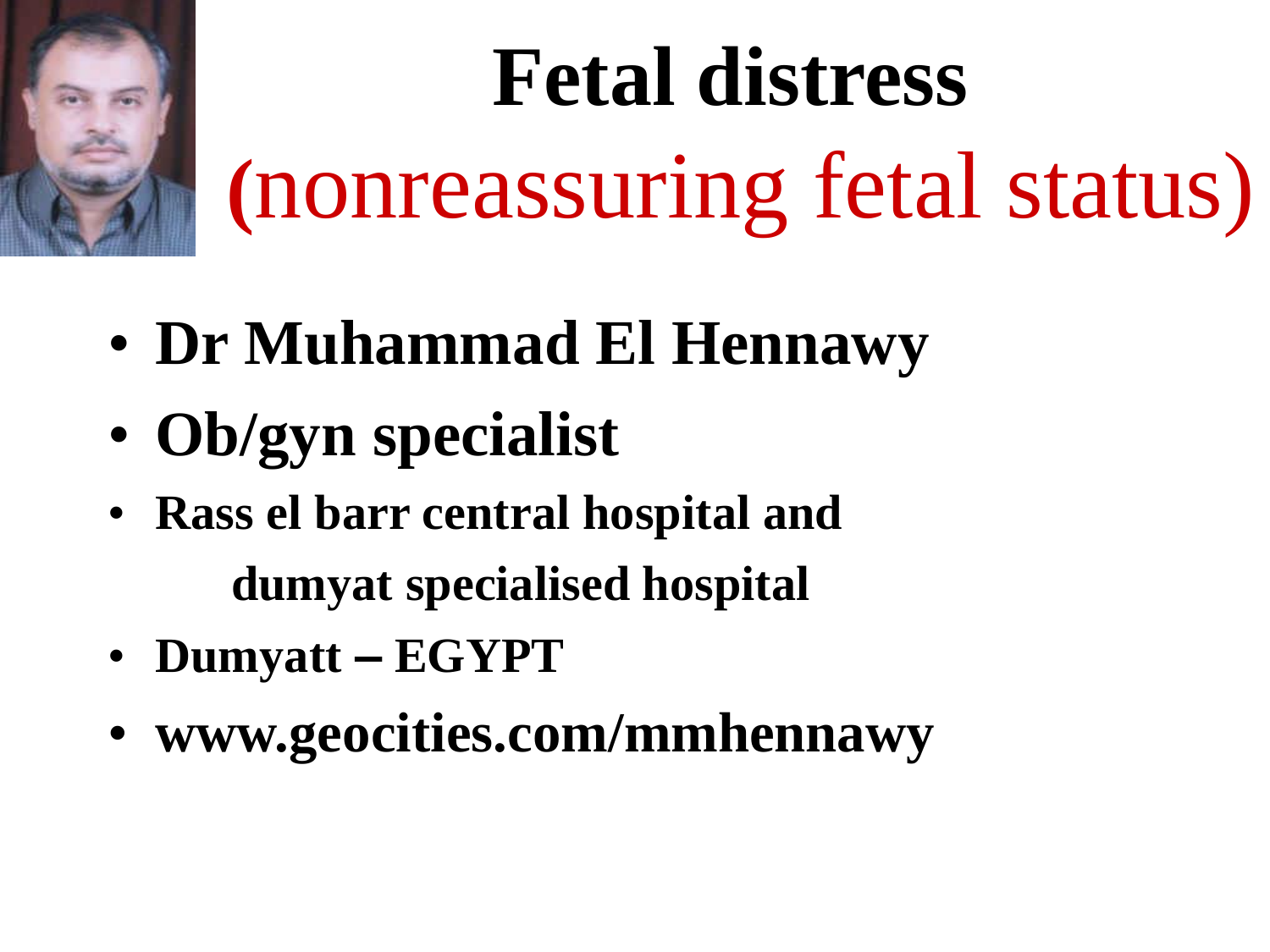## **What is fetal distress?**

- While fetal distress is a widely used term, it is poorly defined in the medical literature
- It should be defined as:-

Hypoxia that may result in permenant fetal brain damage or death

if not reversed by immediate alleviation of the cause ( to restore proper blood supply and oxygenation to the fetus ) or the fetus delivered immediately (often by cesarean section)

• It is made by indirect methods

because Direct assessment of fetal oxygenation is Under investigation

( which gives most meaningful, reliable and reproducible data )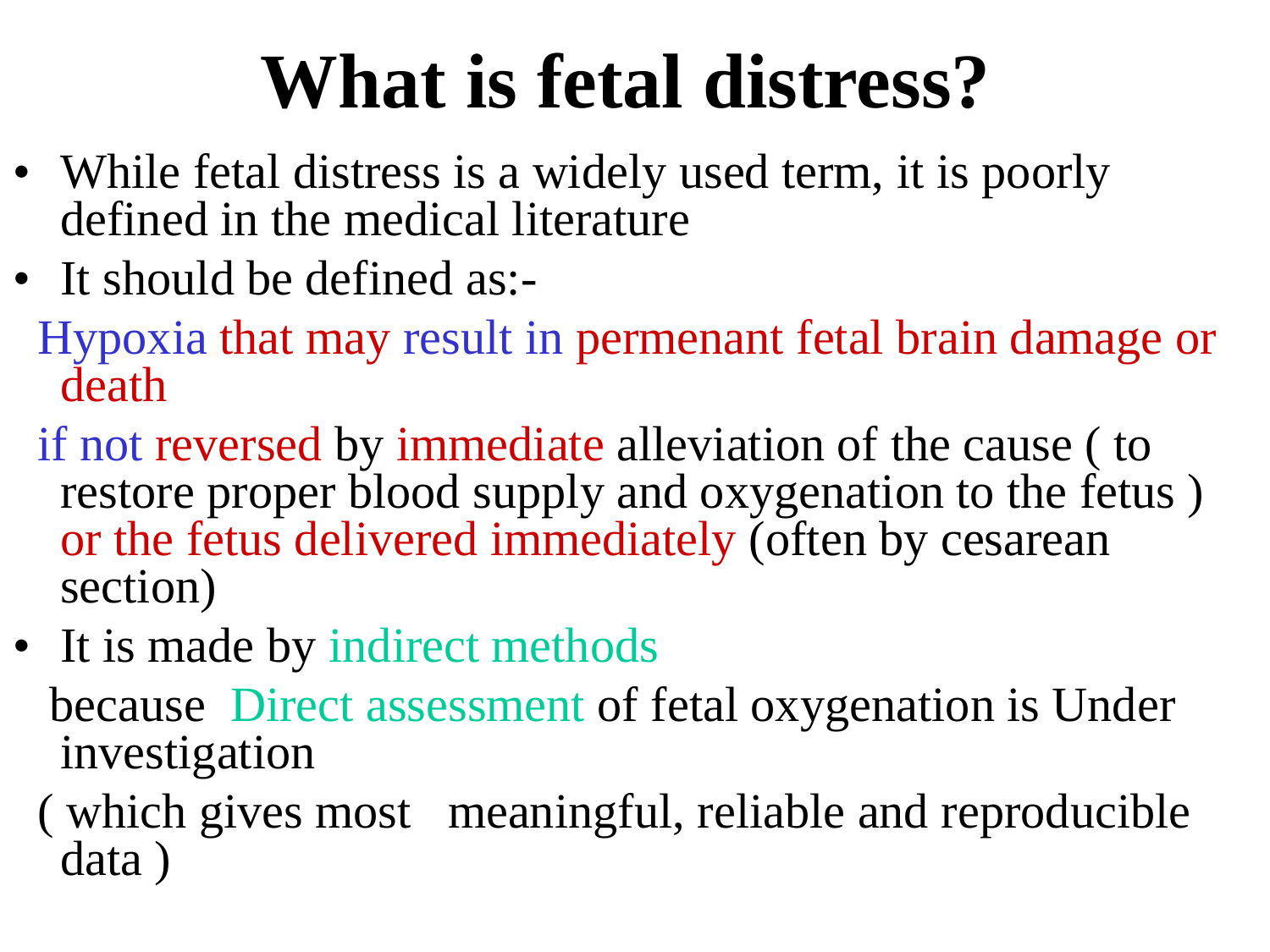#### **What can cause Fetal Distress?**

- **Intrauterine Fetal distress**
- Maternal hypoxia (anaesthesia, heart faliure, severe anaemia, during eclamptic fits, severe pulmonary disease)
- Placental (placental compression –prolonged labour, tonically contracted uterus, placental separation, Uteroplacental insufficiency --.Improper / inadequate trophoblastic invasion and placentation in the first trimester, Lateral insertion of placenta,Reduced maternal blood flow to the placental bed,.Foetoplacetal insufficiency--Vascular anomalies of placenta and cord,.Decreased placental functioning mass(.Small placenta, abruptio placenta, placenta previa, post term pregnancy.)
- Obestetrical (true knot,tight coiling around fetal neck ,rupture of vasa previa ,hematoma of cord)
- Prolonged compression of head of fetus –compression of respiratory center

#### • **Asphyxia neonatorum**

- Persistance of intrauterine causes after birth –edema of brain due to compression
- Obstruction of respiratory passages(mucus,amniotic fluid, blood)
- Paralysis of respiratory center due to cerebral haemorrhage
- Depression of respiratory center due to anaesthesia, drug like pethedine
- Congenital malformation like atelectasis
- prematurity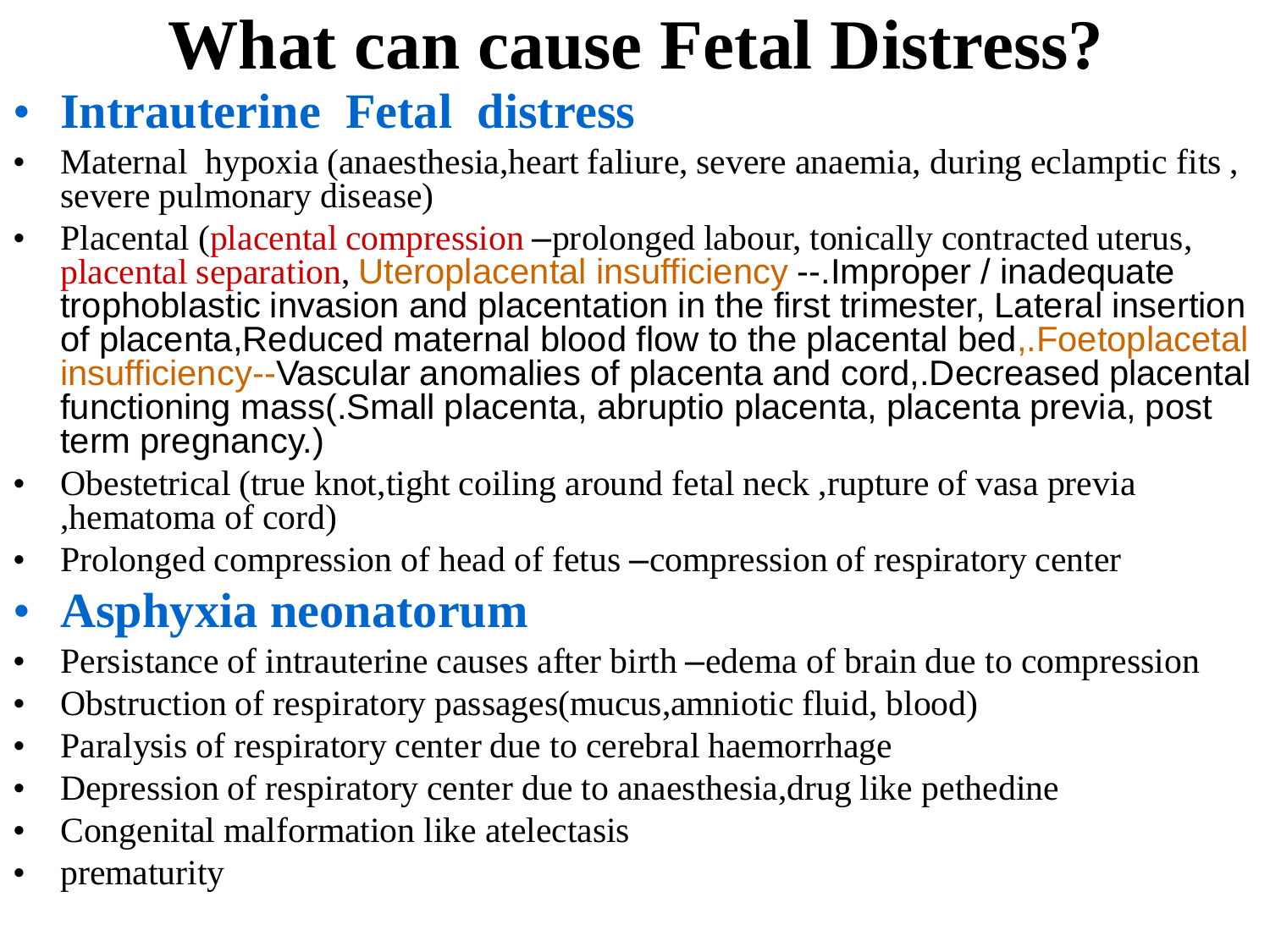# **Effects of** Fetal hypoxia

- Fetal hypoxia is associated with severe complications in all systems.
- **The fetus** may suffer:
- IUGR
- Fetal movement decrease
- Oligohydramnios
- Meconium stained amniotic fluid
- IUFD
- **The infant** may suffer:
- Hypoxic ischemic encephalopathy
- Meconium aspiration syndrome
- Acidosis with decompensation
- Cerebral palsy
- Neonatal seizures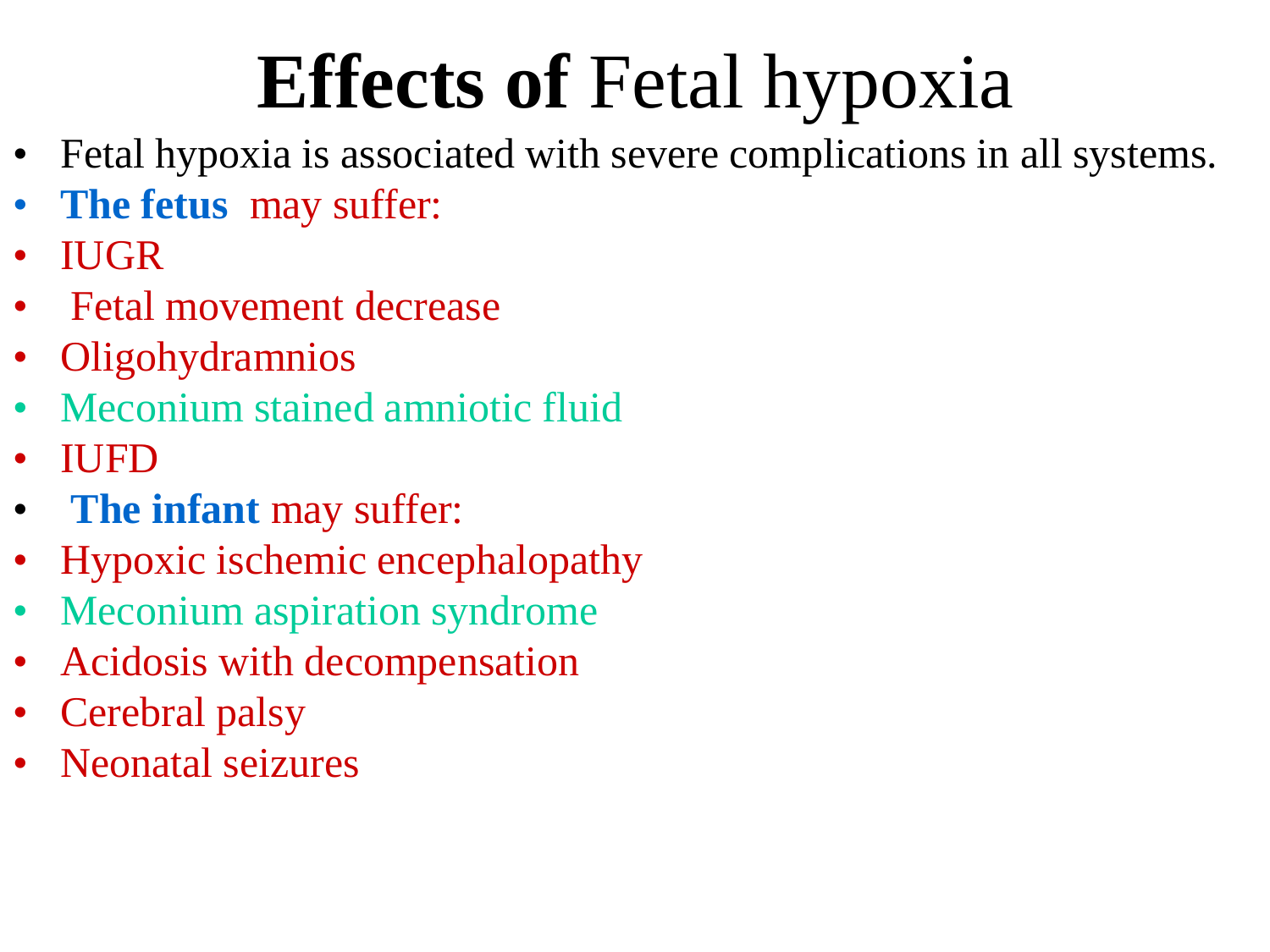## (ACOG)

- The American College of Obstetricians and Gynecologists (ACOG) now recommends that instead of the term "fetal distress," the term "nonreassuring fetal status" be used to refer to suspicious fetal heart tracings, since most nonreassuring tracings end with the birth of normal, healthy infants
- Birth asphyxia should be replaced with asphyxia with reference to its specific time
- Hypoxemia-----decreased oxygen content in blood
- Hypoxia----decreased level of oxygen in tissue
- Acidemia-------increased concentration of hydrogen ions in blood
- Acidosis--- increased concentration of hydrogen ions in tissue
- Asphyxia----hypoxia with metabolic acidosis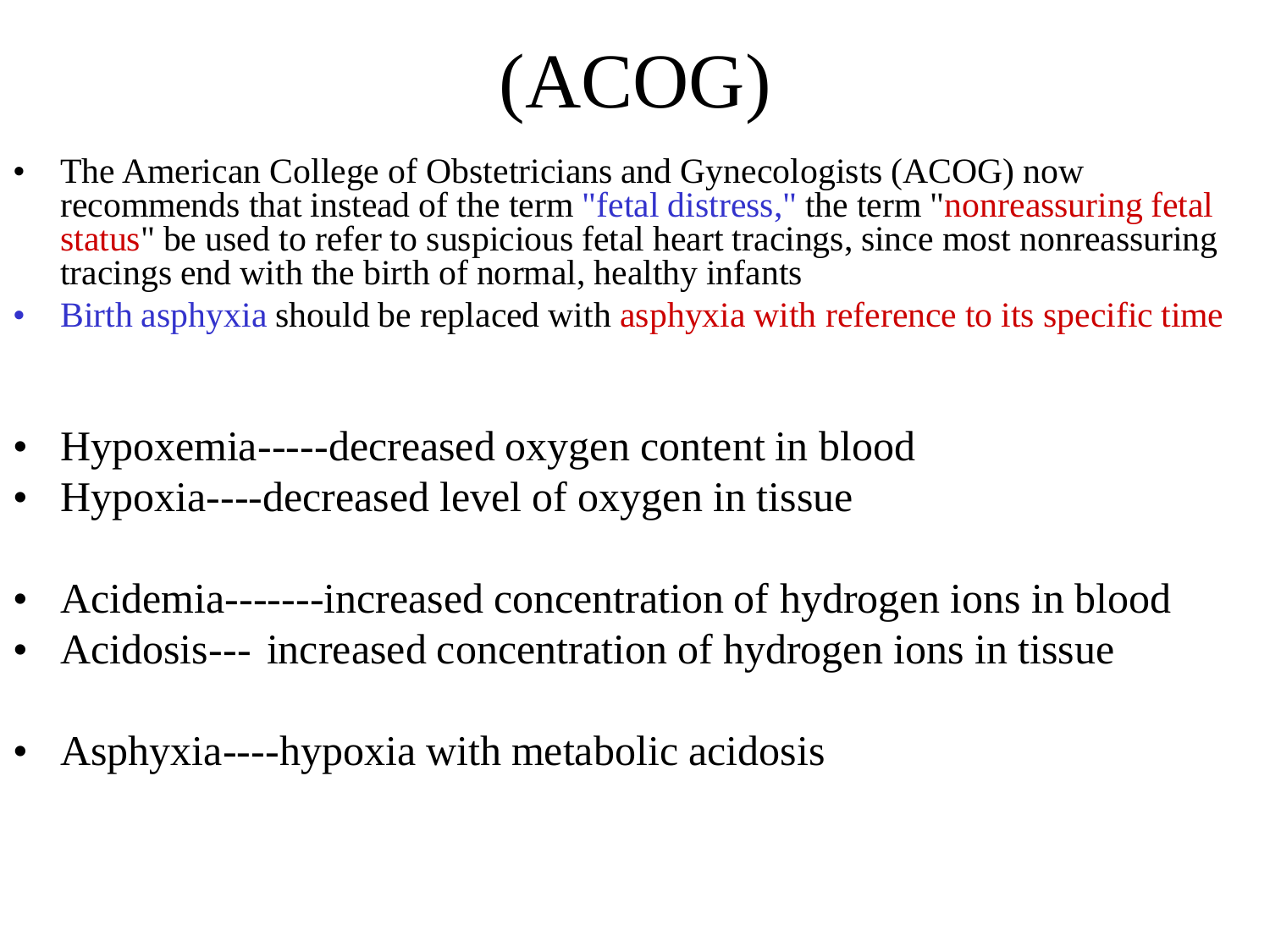#### Perinatal Fetal Distress

• Intrauterine Fetal distress

---antepartum Fetal distress

- ---intrapartum Fetal distress
- Asphyxia neonatorum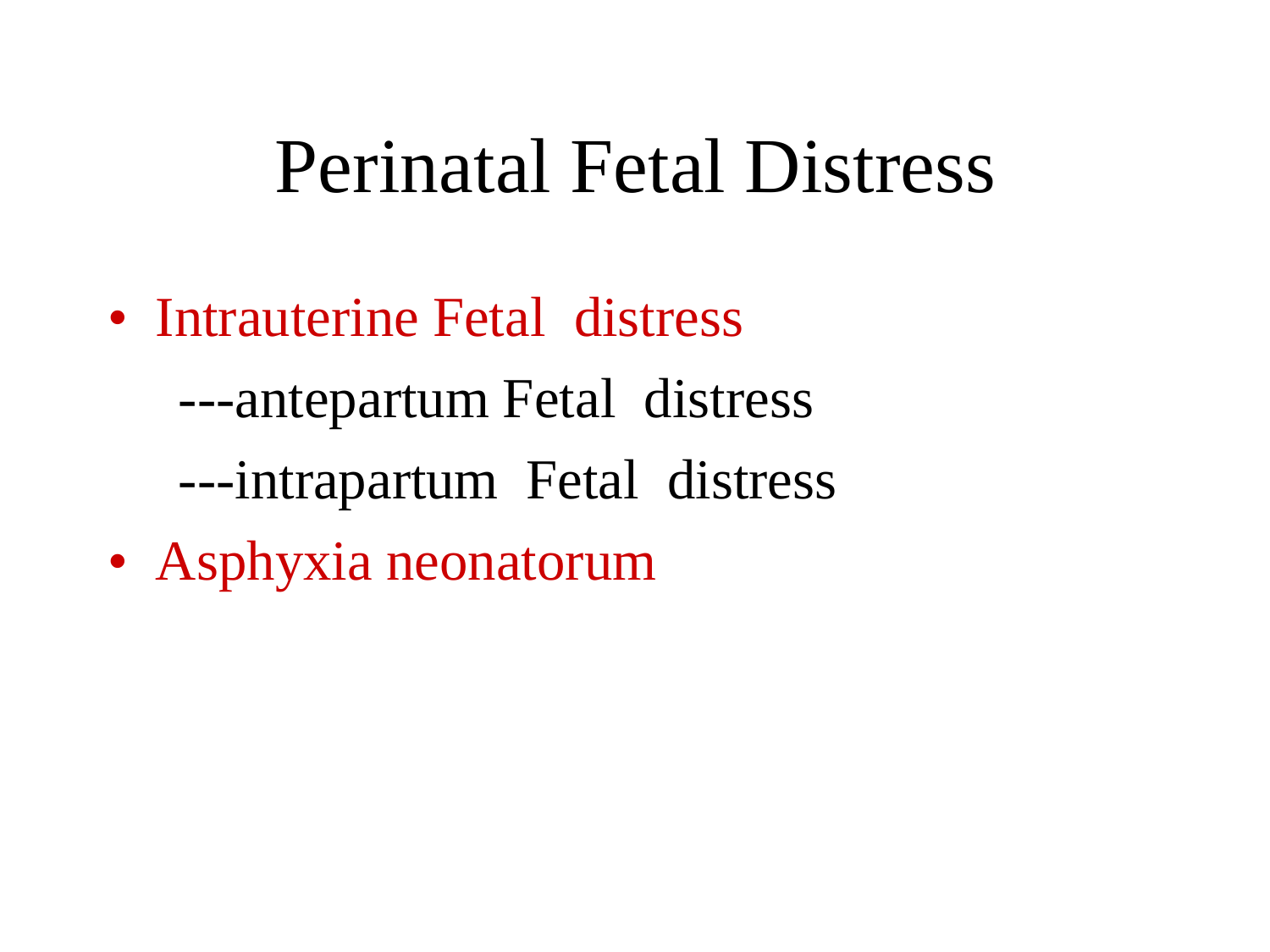#### Antepartum Fetal Distress

- It is usually Chronic Fetal Distress
- Abnormalities in GROWTH( clinical, U/S)
- Abnormalities in Uteroplacenal Function (fetal movement count–decrease-then stop , hormonal, NST, OCT, BPP)
- Abnormalities in Amniotic Fluid ( hydramnios, oligohydramnios , Meconium stained)

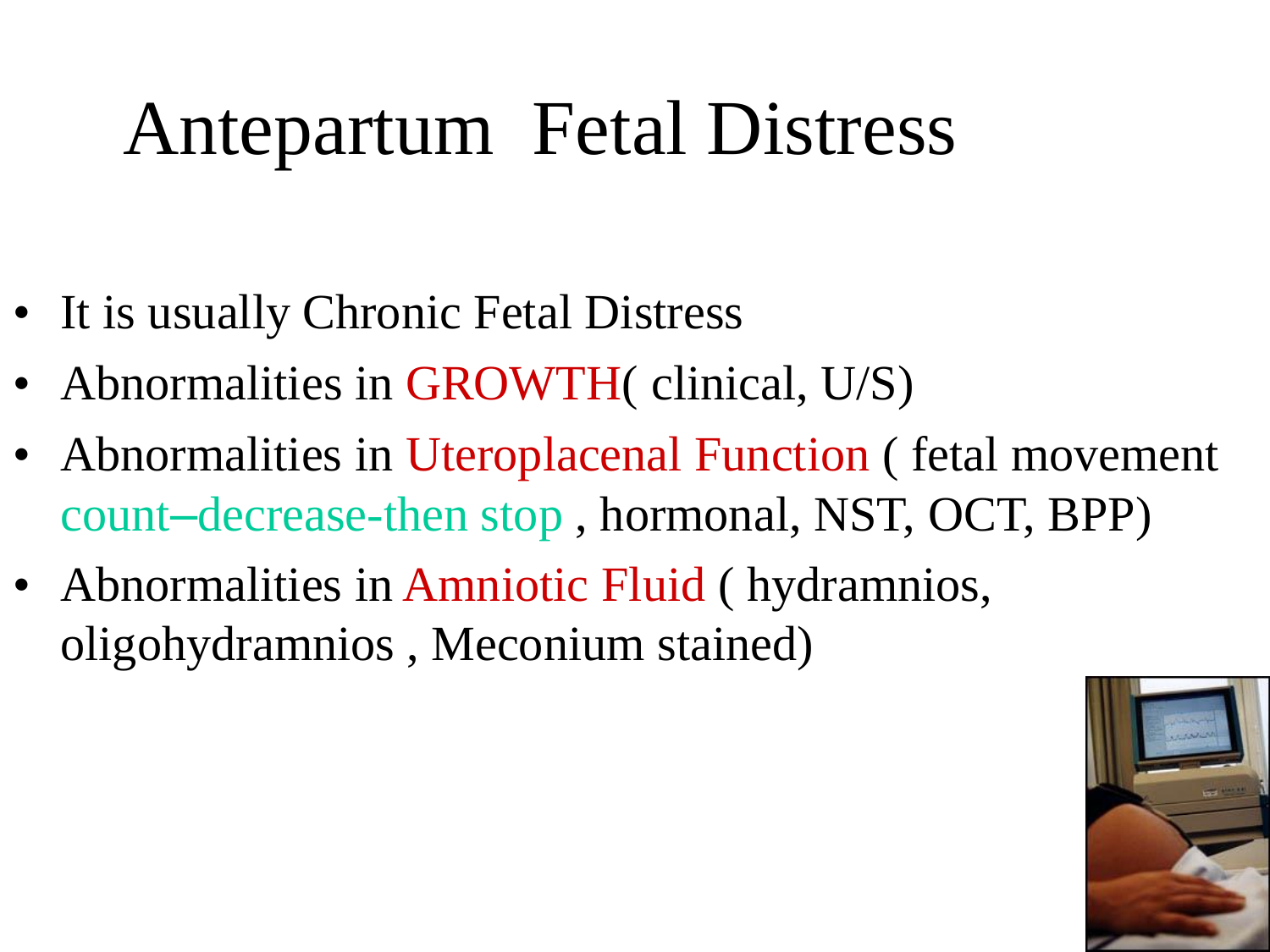#### **Intrapartum Fetal Distress**

- Intermittent auscultation of the fetal heart rate --abnormal or Continuous electronic fetal monitoring --abnormal
- Fetal Movement --struggle –then ---stop
- Scalp pH measurement ---acidosis
- Meconium Stained (amnioscopy, Amniocentesis)
- **Fetal Pulse Oximetry**





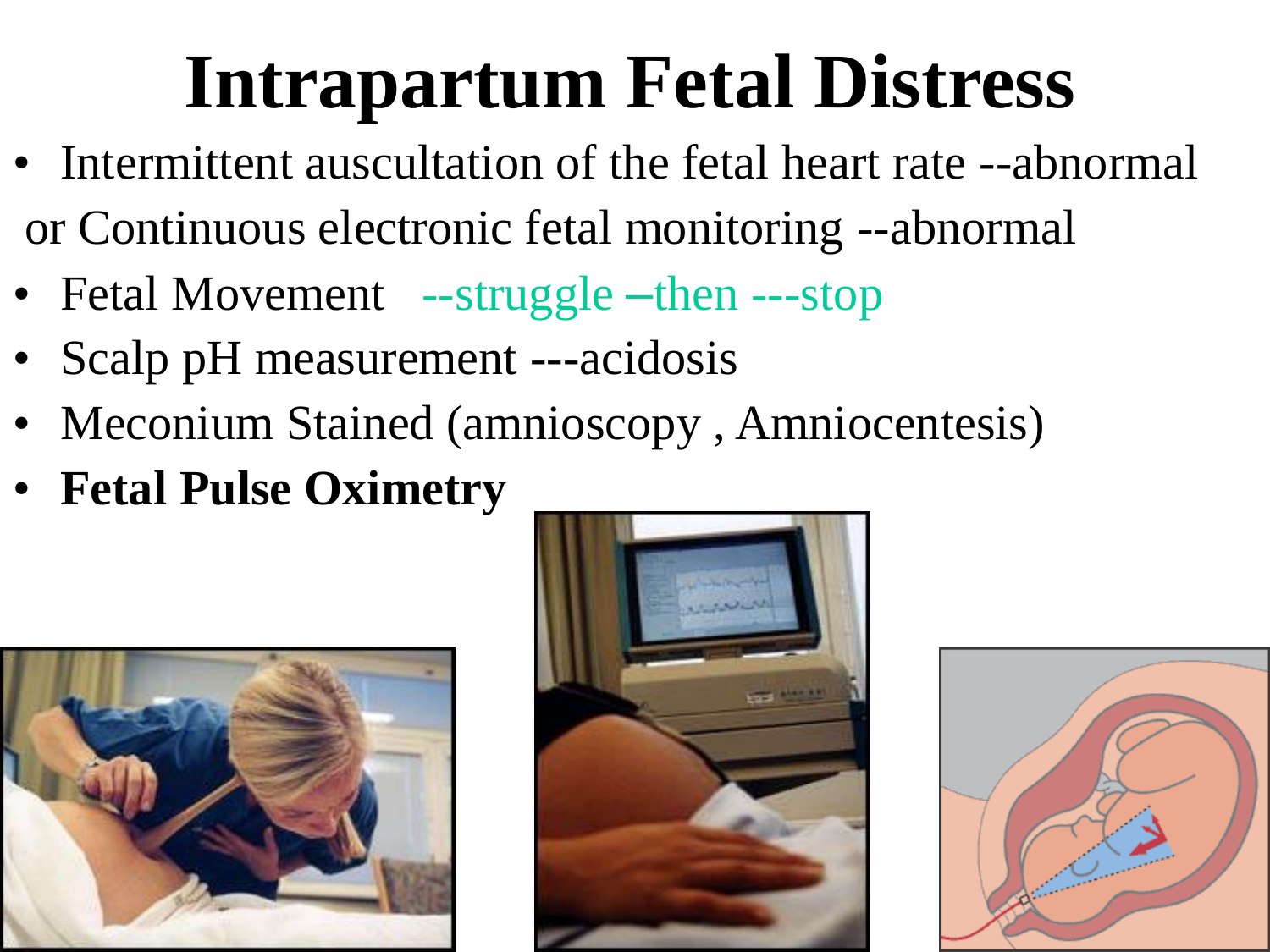#### Asphyxia neonatorum

- It is the inability of a newborn to initiate and sustain breathing at birth
- Asphyxia----hypoxia with metabolic acidosis
- **It is diagnosed by**
- **APGAR score**
- **Umblical cord --**pH of 7.25 or more is normal,

-pH <7.2( mild hypoxia)

 $pH < 7.1$  (severe Hypoxia),

values in between 7.25 – 7.2 denotes preacidotic range and repeated estimation is indicated

- **Time to spontaneous Breathing** ( more than one minute )
- **Hypoxic Ischemic Encephalopathy grade 1 , 2, 3,**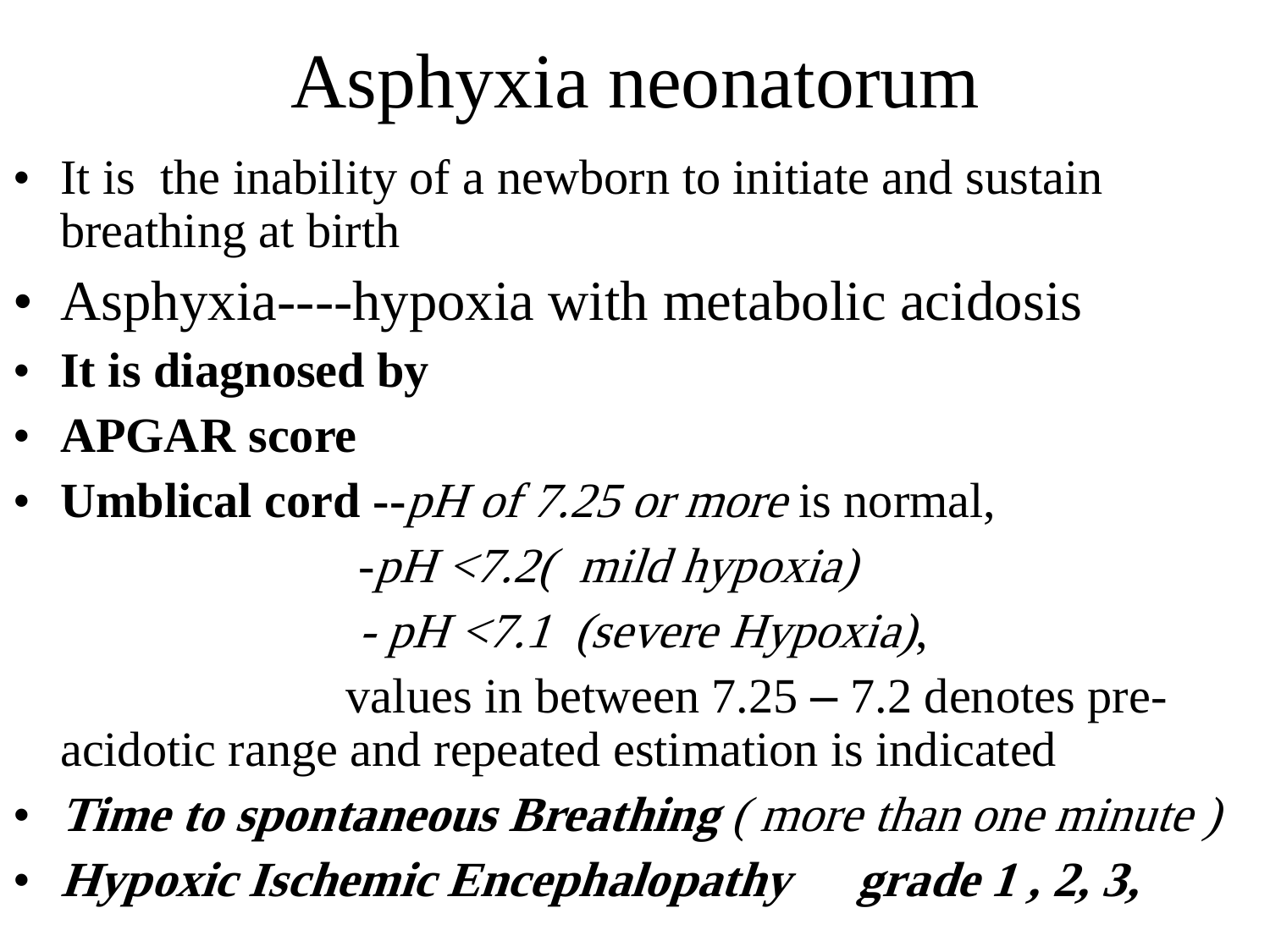#### Antepartum Fetal Distress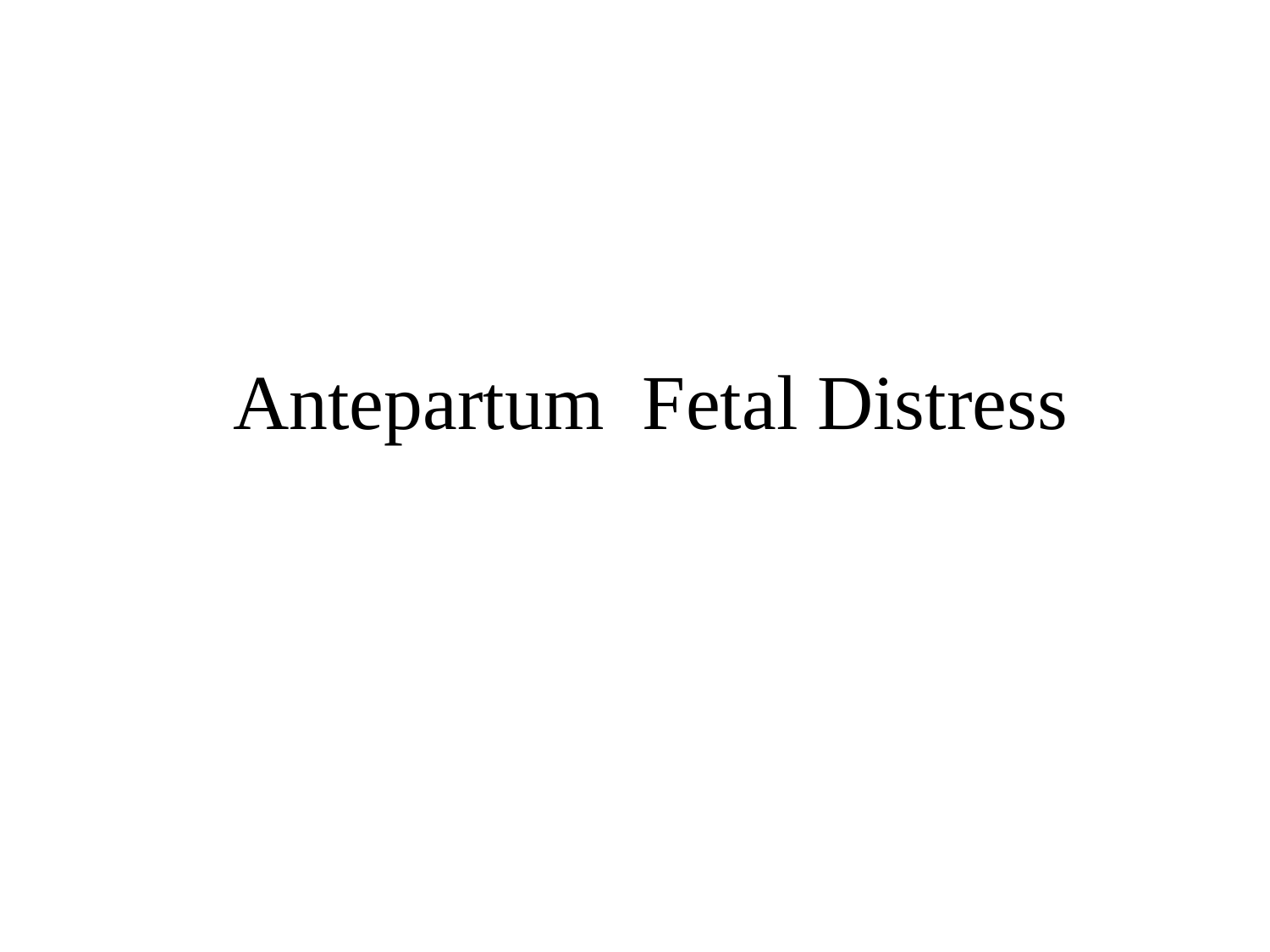- It is usually Chronic Fetal Distress
- Abnormalities in GROWTH( clinical, U/S)
- Abnormalities in Uteroplacenal Function (fetal movement count–decrease-then stop , hormonal, NST, OCT, BPP)
- Abnormalities in Amniotic Fluid ( hydramnios, oligohydramnios , Meconium stained)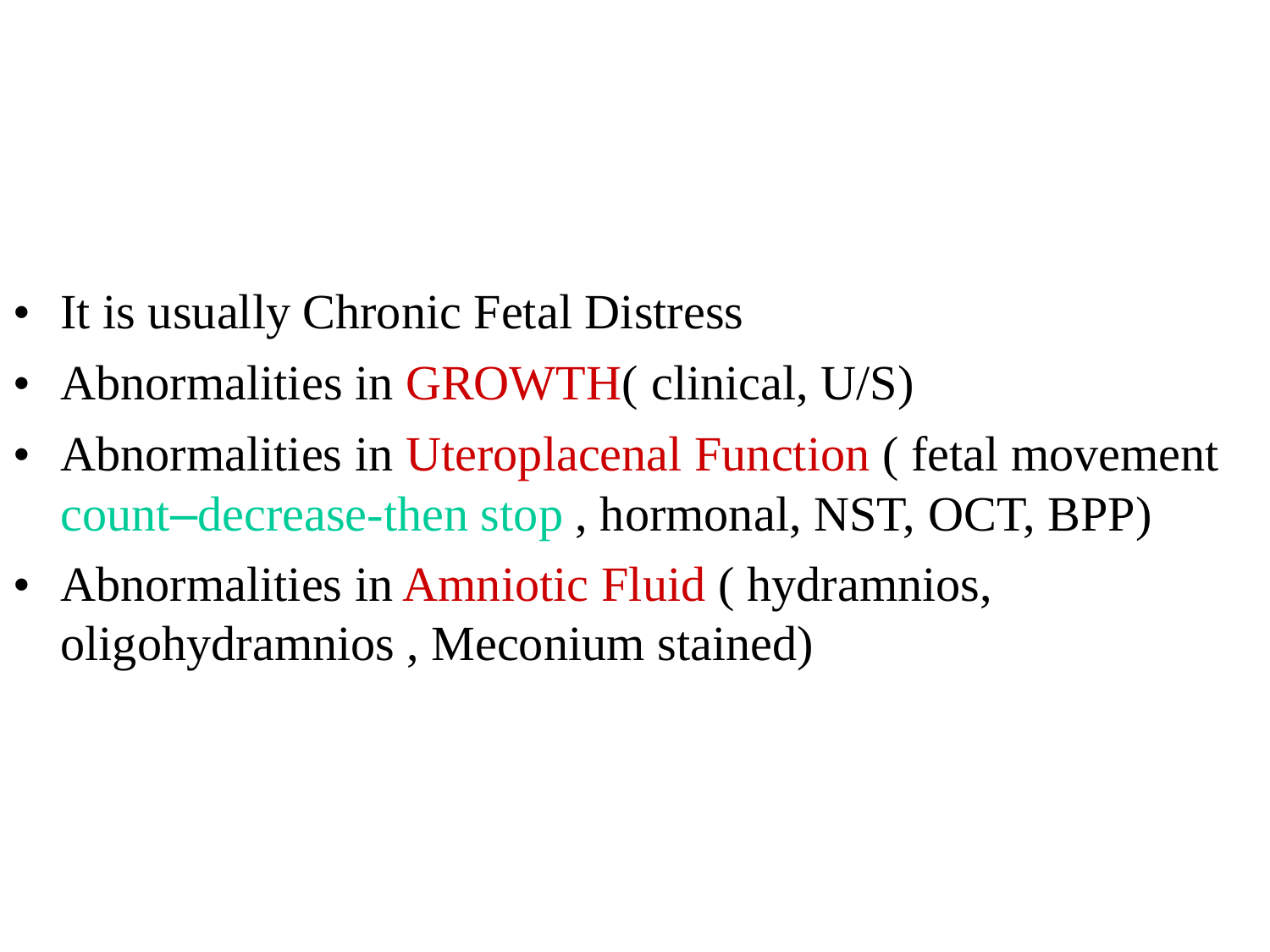# **CLINICAL ASSESSMENT**

- Clinical examination in each antenatal visit is the primary and main assessment of fetal wellbeing. This includes detection of :
- - fetal heart sound,
- - fetal size,
- - fundal level
- - amount of amniotic fluid.

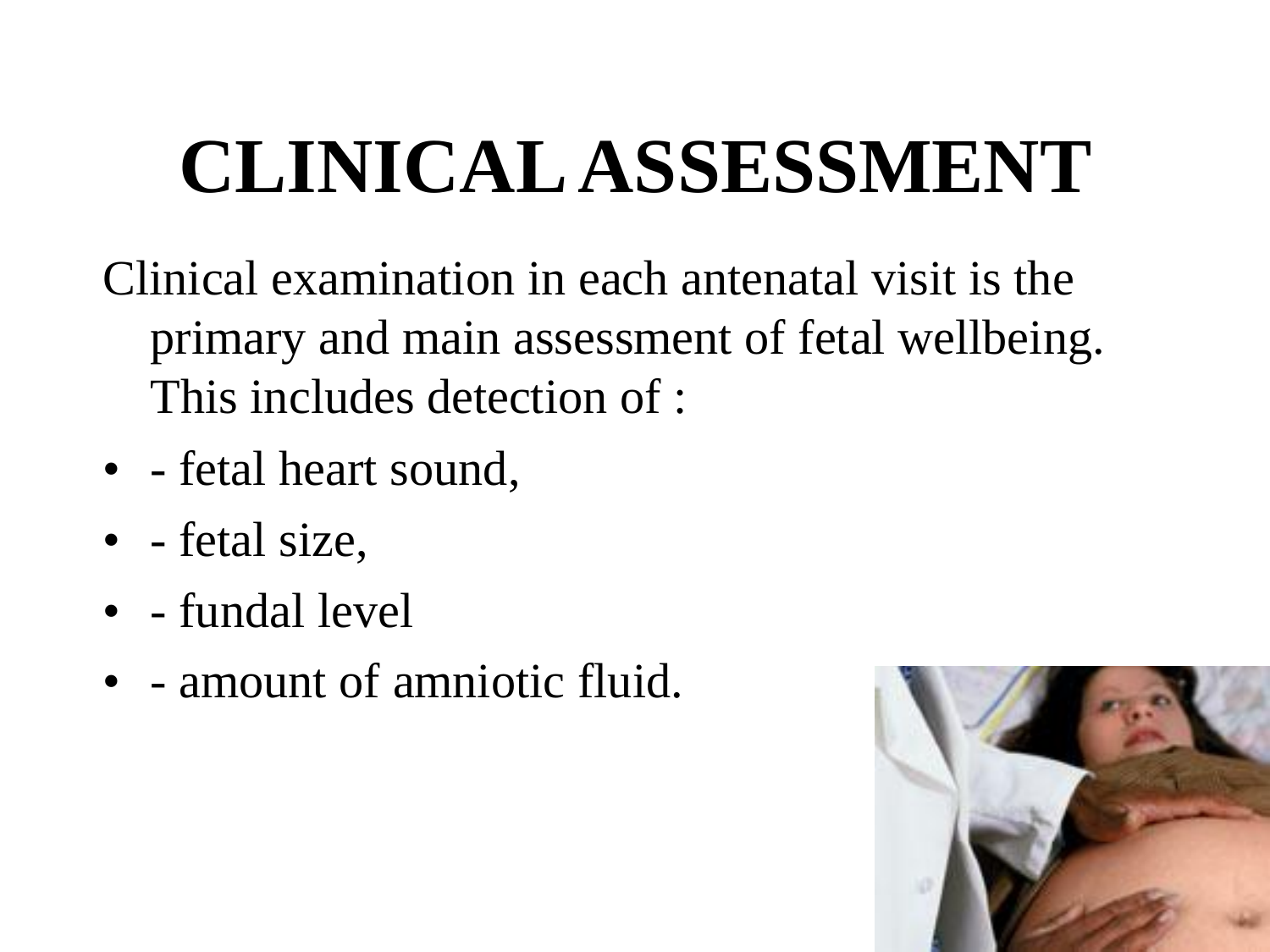## ULTRASONOGRAPHY

- **(I) Real-time sonography:**
- It can be used for detection of :
- Gestational age: by measurement of gestational sac, crown rump length, biparietal diameter or femur length.
- Viability of the fetus: by fetal heart movement or fetal movement.
- Fetal weight.
- Amniotic fluid volume.
- Fetal breathing movement. Foetal activity.
- Placenta: location, size and maturity.
- Congenital anomalies.
- **(II) Doppler ultrasound:**
- *Principle:*
- It depends upon the reflection of the ultrasound waves on the RBCs inside the blood vessels, so the blood velocity and flow through these vessels can be calculated.
- *Application:*
- Detection of fetal heart rate as early as 10-12 weeks.
- Assessment of fetal cardiac function.
- Measurement of blood flow in high risk cases as IUGR, post-term pregnancy and pregnancy induced hypertension.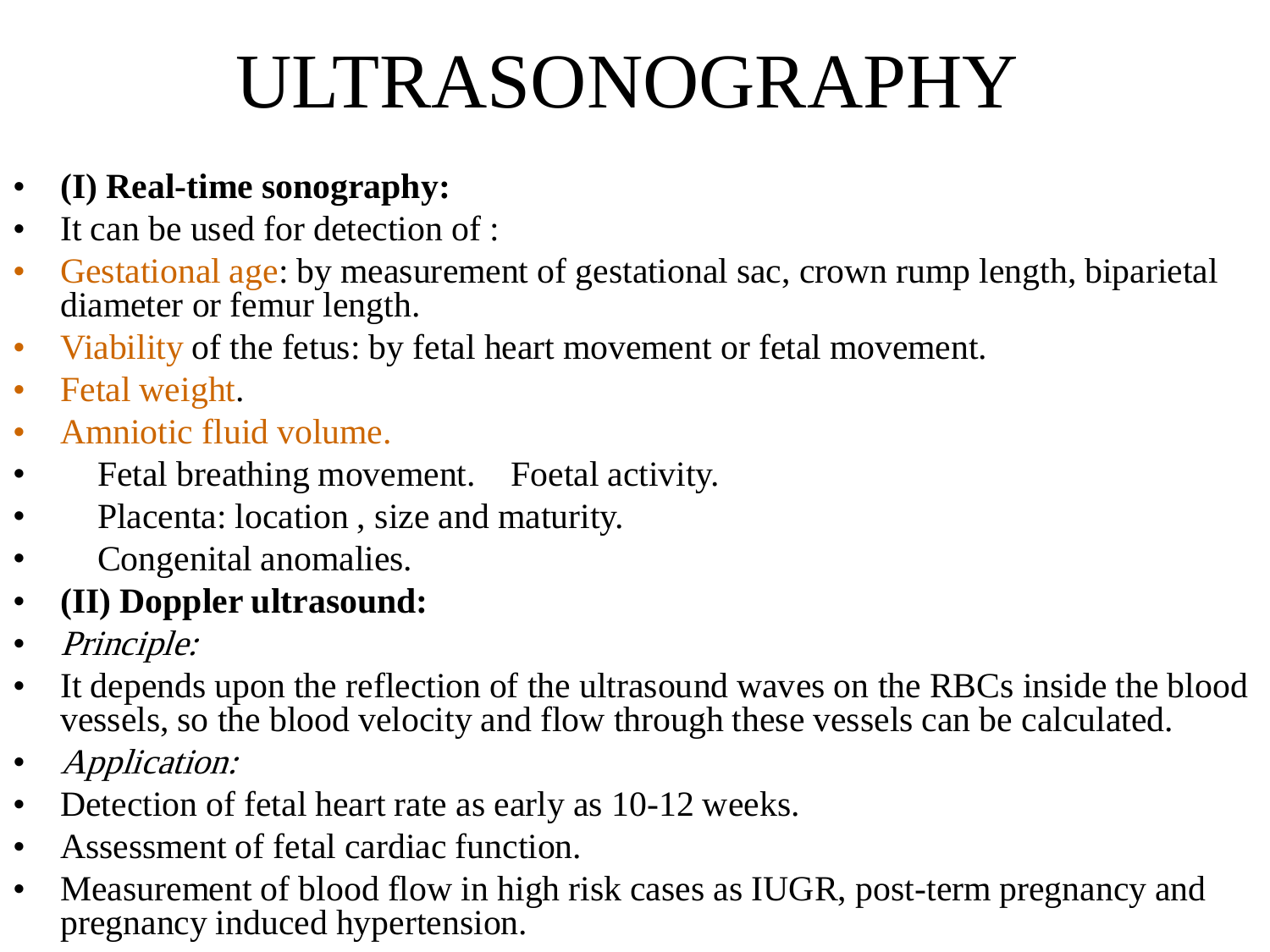#### **AMNIOSCOPY**

• Inroduced through the cervix without rupturing the membranes. It may reveal meconium stained liquor indicating placental insufficiency.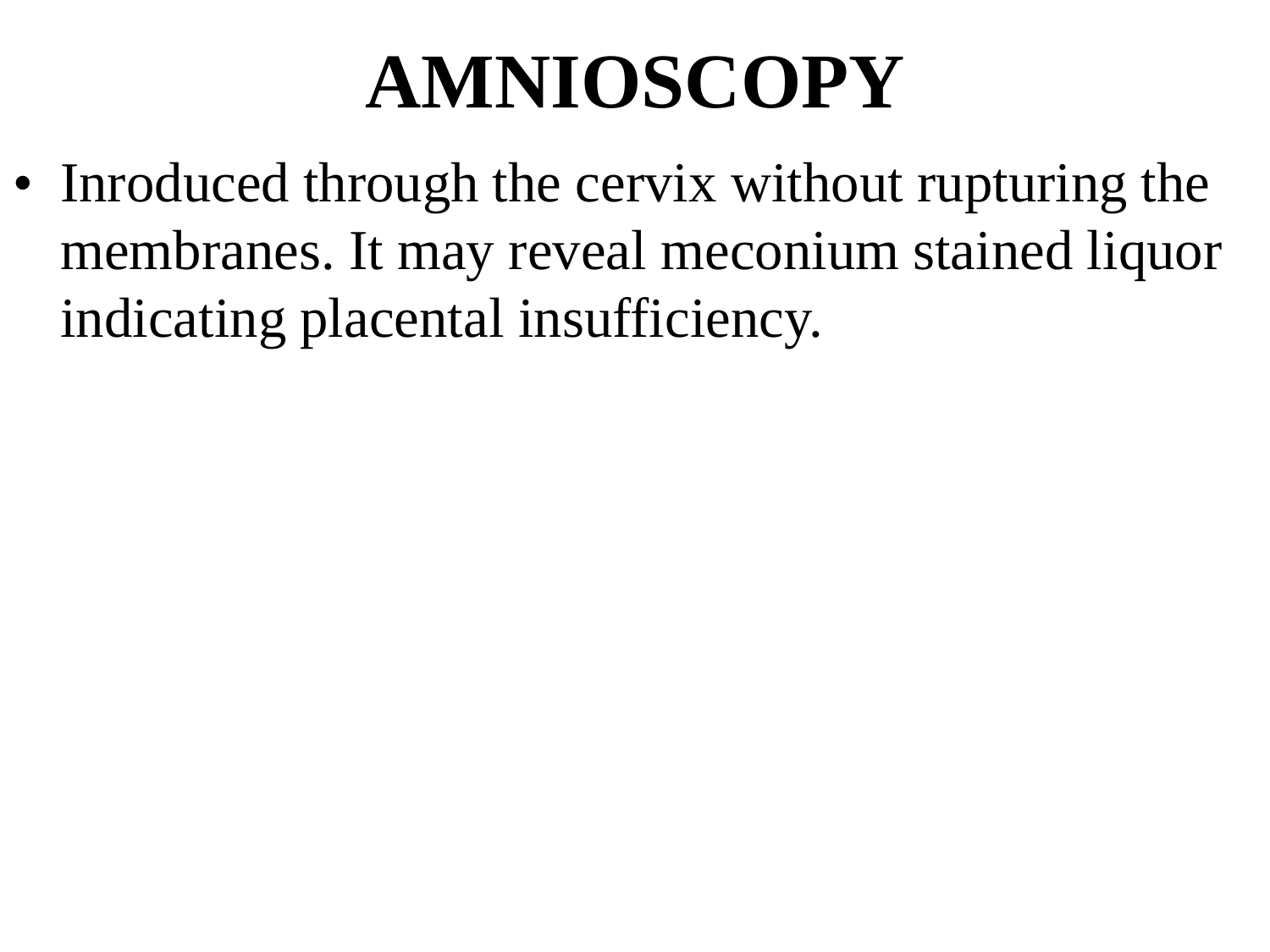# **HORMONAL STUDIES**

- $(1)$  Estriol :
- - Maternal urinary and serum estriol level is an important index for the integrity of the fetal adrenal and liver as well as the placenta.
- - Urinary estriol increases as pregnancy advances to reach about 35-40 mg/ 24 hours at full term. Progressive fall in urinary estriol by serial measurement indicates that the fetus is jeopardous.
- (2) Progesterone:
- - Progesterone level can be detected in the serum and saliva of the pregnant mother and its end product pregnandiol in 24 hours collection of urine.
- - It is of little practical value in comparison to urinary estriol detection as the fetus is not sharing in its synthesis.
- (3) Human Placental Lactogen( hPL):
- - Although it was found that hPL falls before fetal death, it may be within normal range until after fetal death.
- - A single value of  $<$  4 m g/ ml after 36 weeks is associated with 30% incidence of fetal distress.
- (4) Human Chorionic Gonadotrophin (hCG):
- It has no practical value as it can be detected up to few weeks after fetal death or delivery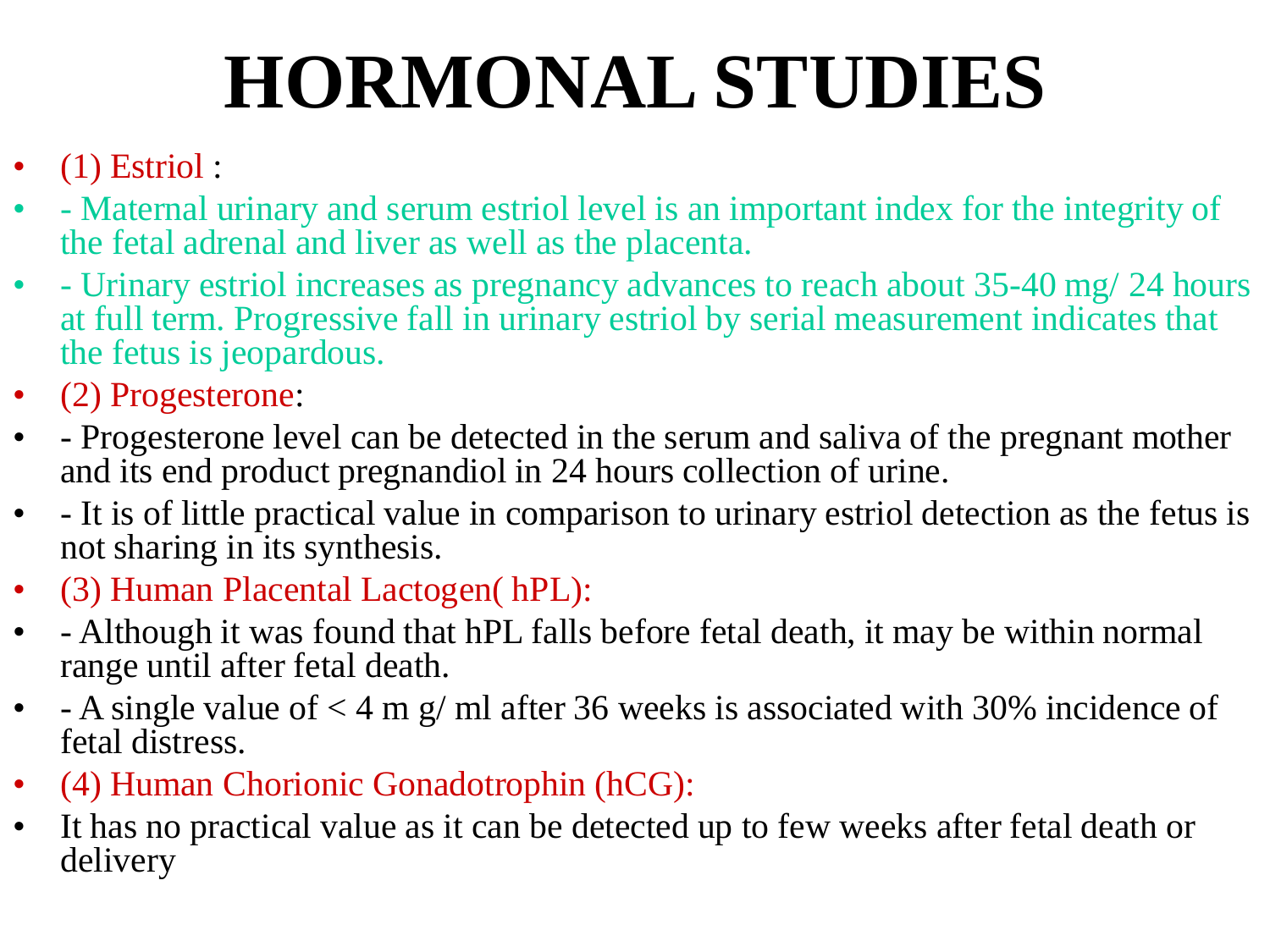#### **Daily Fetal Movement Count (DFMC )**

#### • **Procedure:**

- - The test is valid after 30 weeks of pregnancy.
- - The mother counts the fetal movements she feels in 3 hours during the period of 12 hours e.g. from 9 am to 9 p.m , one hour at the beginning, one hour at the middle and one hour at the end of this period.
- - The count is multiplied by 4 to get the fetal movements in 12 hours. If it is less than 10 movements, this indicates that the fetus may be at risk and non-stress test is indicated.
- *Count-to -ten Cardiff system*: The mother counts the fetal movements from 9 am till she reaches 10 movements. No further count is needed unless she did not count 10 movements in up to 12 hours.
- - It was found that there is a reduction or cessation of the fetal movement 12-24 hours before stoppage of the heart " movement alarm signal".
- **Advantages:**
- 1 Informative and non-invasive.
- 2- Pregnant woman can monitor herself.
- $\bullet$  3- No cost.
- 4- Accurate gestational age not required.
- **Drawbacks:**
- Awareness of the fetal movement is differing from a mother to another.
- Cessation of fetal movement may occur due to intrauterine sleep.
- Sedation of the fetus occurs if the mother is taking sedatives.
- Sudden death of the fetus may occur without proceeding slowing of the fetal movement as in abruptio placenta or it may be preceded by increased flurry movements.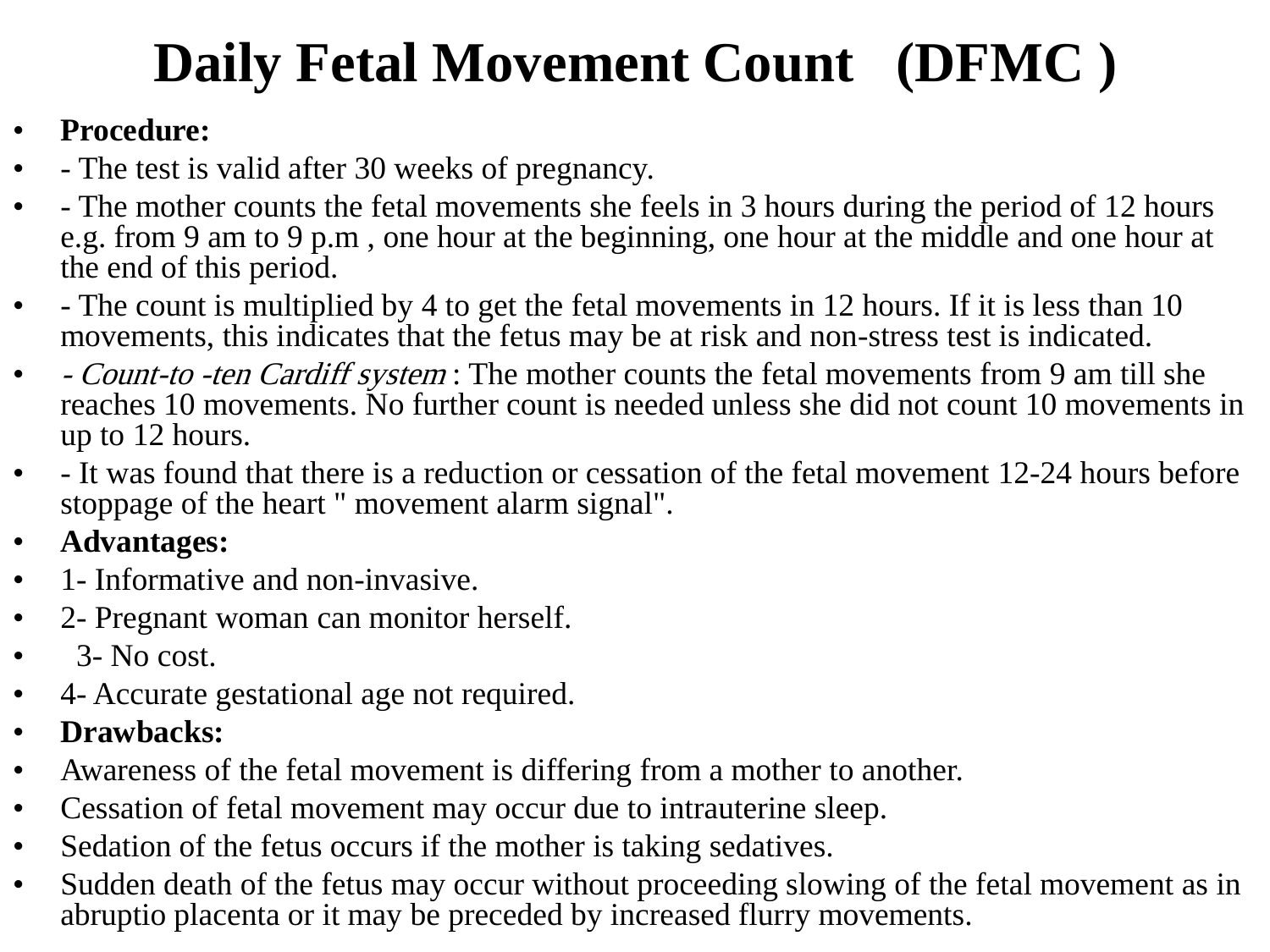#### Antepartum FHR Assessement

- Simplified or traditional method a head stethoscope (fetoscope),
	- a hand held Doppler ultrasound
	- obestetrician can do NST, OCT by pinard or doppler in his clinic
		- NST (count FHR , then after fetal movement which is spontaneously or after do first pelvic grip to initiate fetal movement ,when patient tell you there is a movement, count again
		- OCT ( count FHR in 5 second before contraction , also at top of contraction, also within 3o second after end of contraction
- Electronic FHR monitoring (NST.OCT)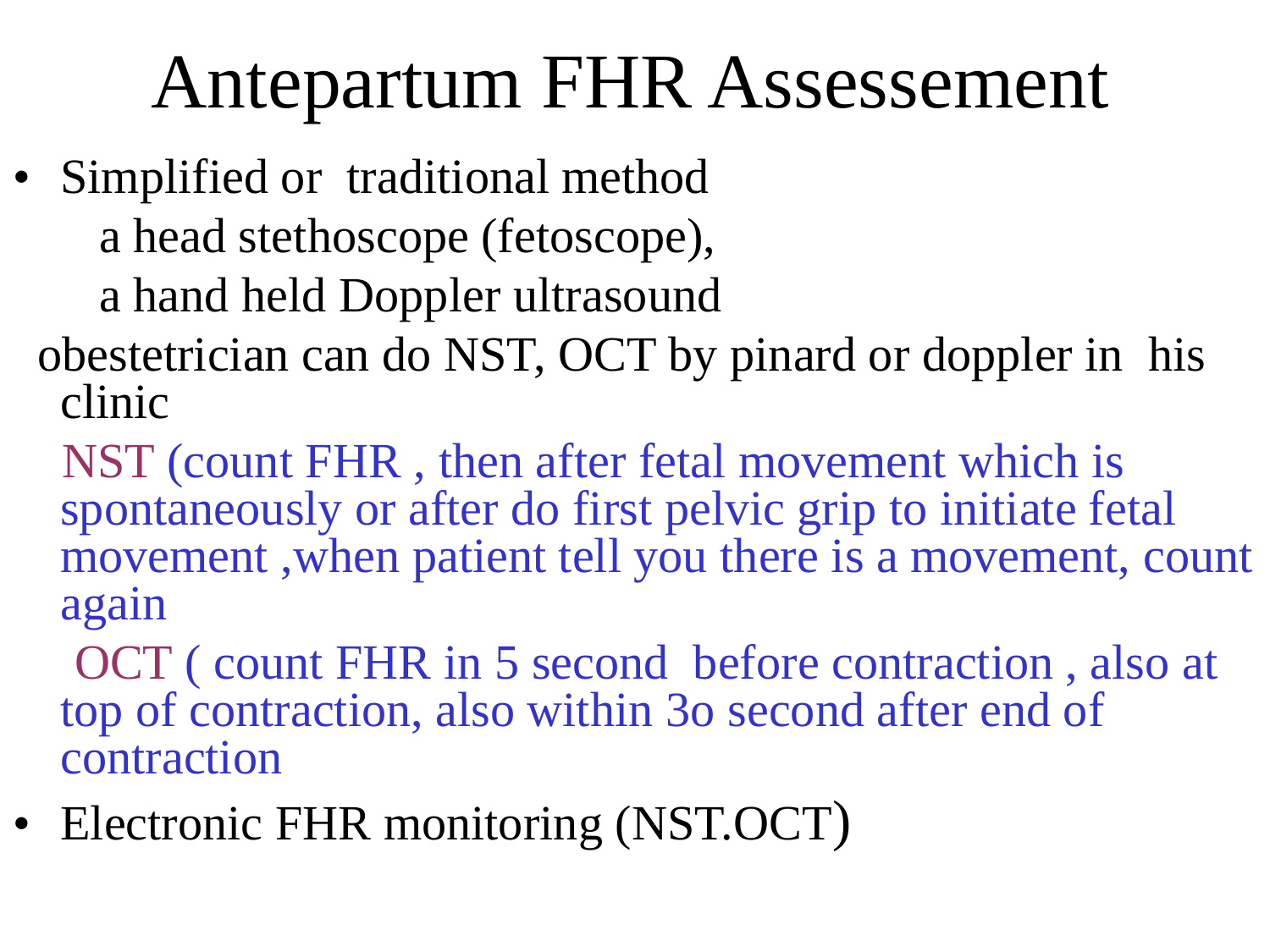# A Cardiotocograph (CTG)



- It is a record of the fetal heart rate (FHR) either measured Externally from a transducer on the abdomen or internally by a probe on the fetal scalp.
- In addition to the fetal heart rate another transducer measures the uterine contractions -- Externally with tocodynamometer over the fundus or internally with IU pressure catheter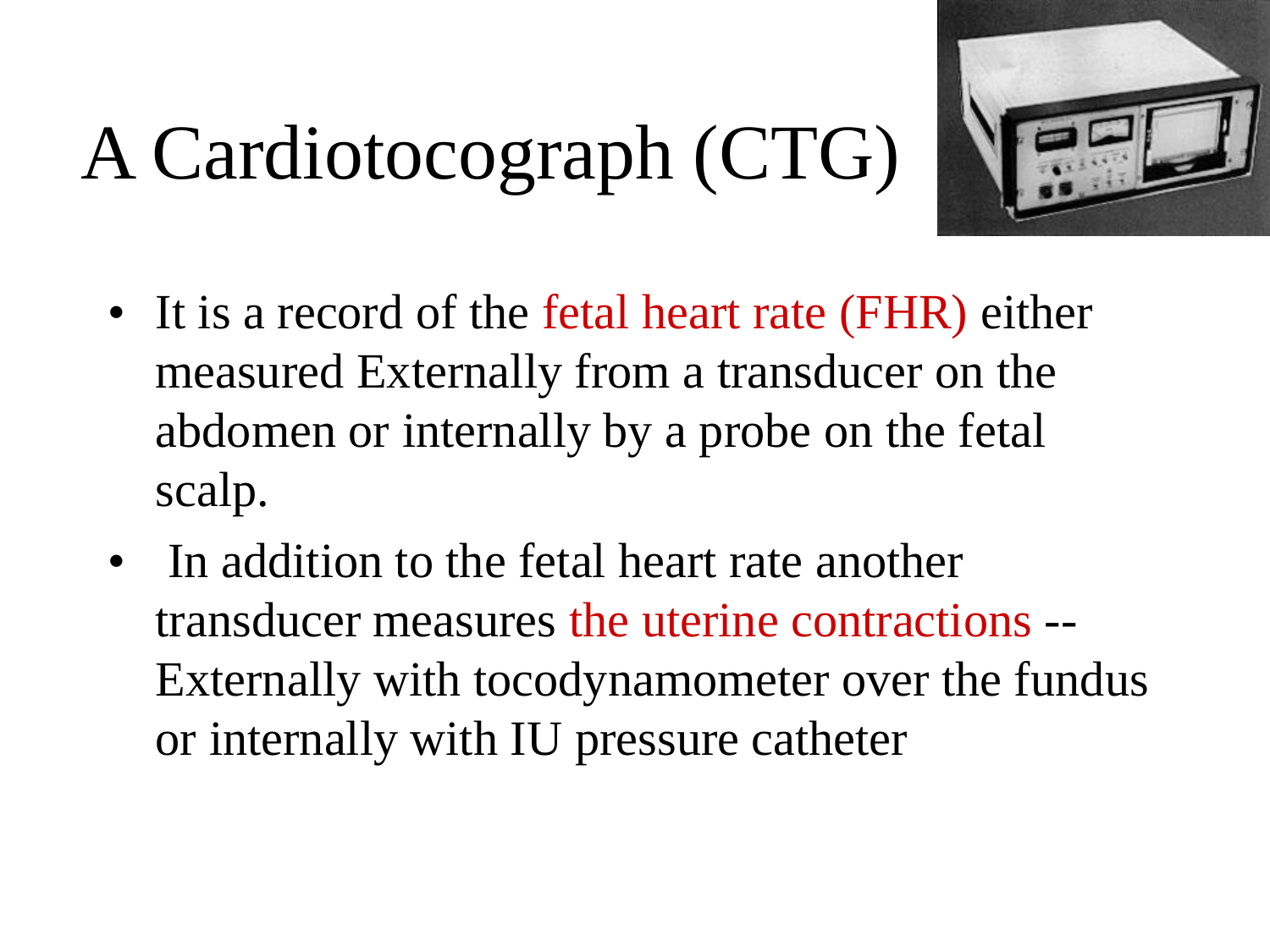#### **F H Acceleration Test or Nonstress Test ( NST)**



#### • **How the test is performed**

- The test is carried out for 20 minutes. A fetal monitoring belt will be placed around abdomen , women asked to press a button when the baby moves so that the heart rate can be seen in relationship to that movement.
- If fetal movement did not occur the test is extended for another 20 minutes. the mother is offered a drink of something usually containing sugar or bubbles to perk the baby up .during which the fetus is stimulated mechanically by the 1st pelvic grip or by acoustic stimulation using an artificial larynx placed against the maternal abdomen to " awaken the fetus
- **Results:**
- Reactive test: 2 or more fetal movements are accompanied by acceleration of FHR of 15 beats/ minute for at least 15 seconds' duration. Reactive test means that the fetus can survive for one week, so the test should be repeated weekly.
- *Non -reactive test:* no FHR acceleration in response to fetal movements so contraction stress test is indicated.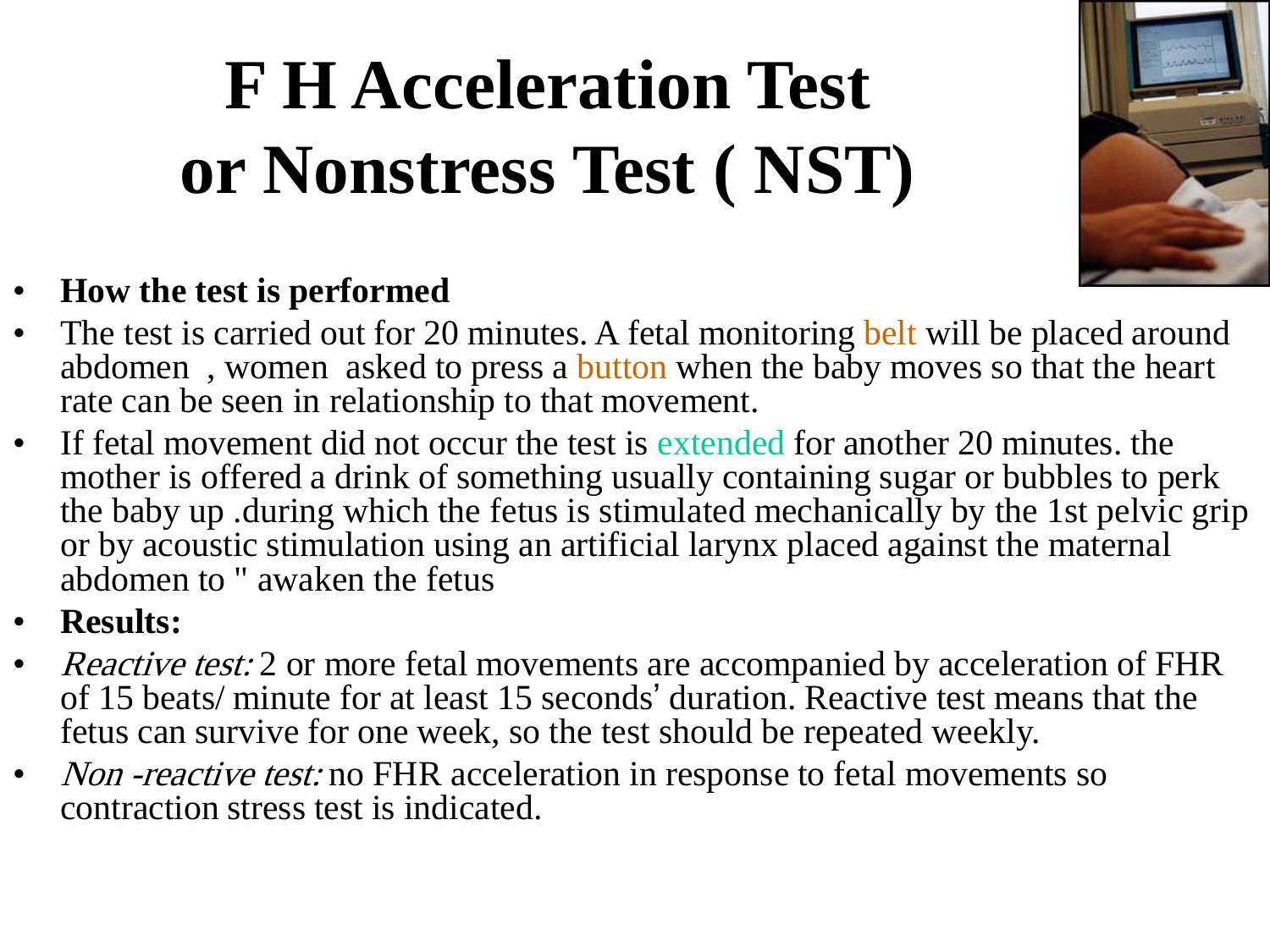# Contraction Stress Test ( Oxytocin Challenge Test)

- To high-risk pregnancy or if a non-stress test or biophysical profile are abnormal
- **Procedure:**
- - It is done after 32 weeks of pregnancy.
- - Two transducers are applied to the mother's abdomen; one to record the FHR pattern and the other to record the uterine activity.
- - Three uterine contractions per 10 minutes are induced by one of the following :
- i) IV oxytocin drip starting with 0.5mU/ minute and doubled gradually or
- ii) tactile stimulation of the nipple.
- **Results:**
- *Positive test:* consistent and persistent late deceleration of FHR, so placental insufficiency is diagnosed and delivery by caesarean section is indicated.
- *Negative test:* late deceleration does not occur with uterine contractions. It denotes that the fetus can survive safely for one week when it should be repeated.
- **Contraindications:**
- 1 Threatened preterm labor.
- 2- Placenta praevia.
- 3- Rupture of membranes.
- 4- Previous classical C.S.
- 5 Multiple pregnancy.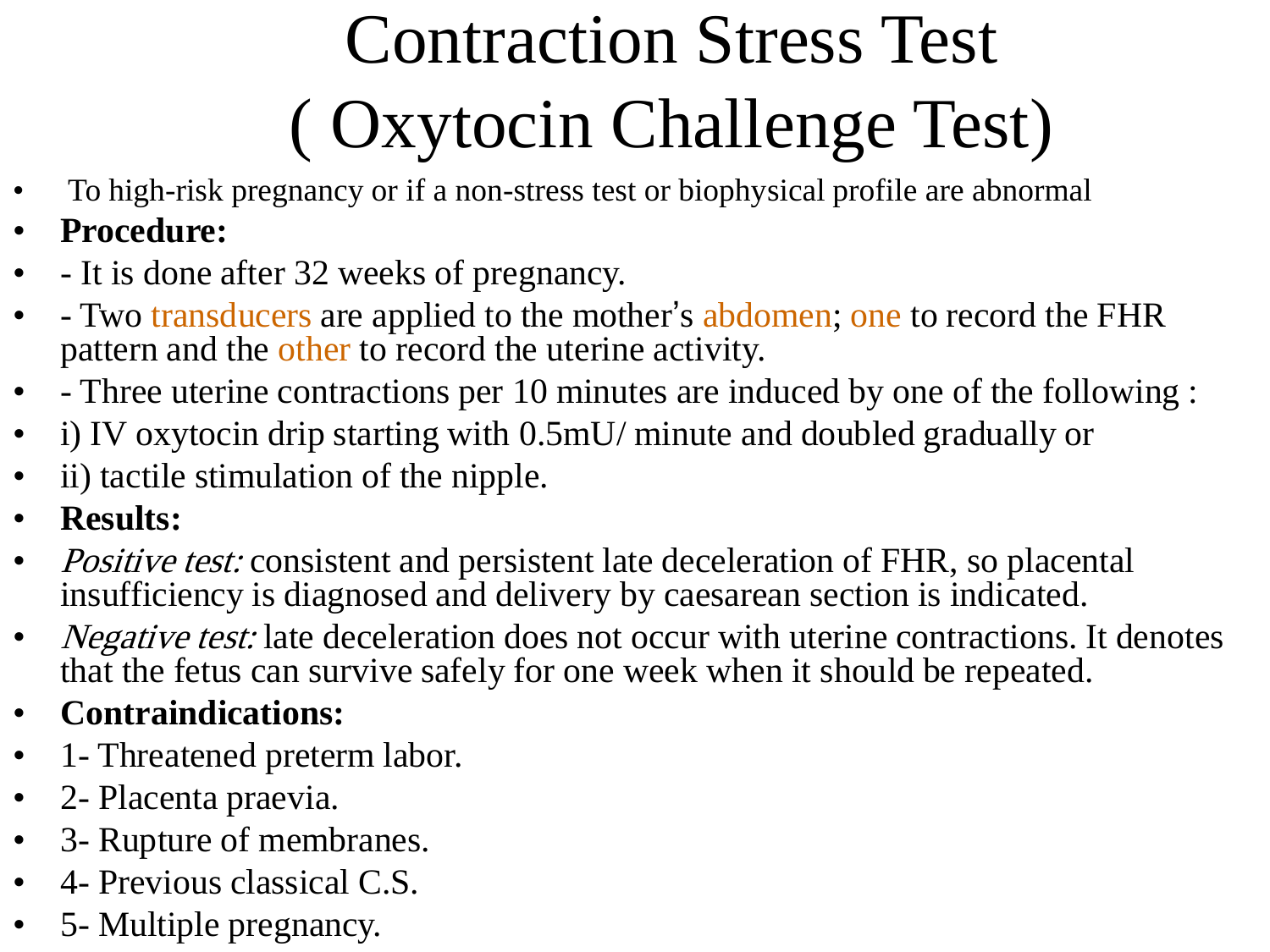# The biophysical profile

- is a test that combines both fetal monitoring and ultrasound information.
- It may take an hour to complete
- and consists of the following five different parts:
- the non-stress test;
- the amniotic fluid index;
- the smaller movements made by baby's arms and legs;
- the larger movements made by the baby;
- and the ability of baby to move its chest muscles, called fetal breathing.
- This test would be done for a variety of reasons, including: testing without increasing baby's heart rate; rupturing of membranes or bag of waters prematurely; and reassuring women and doctor of baby's well-being.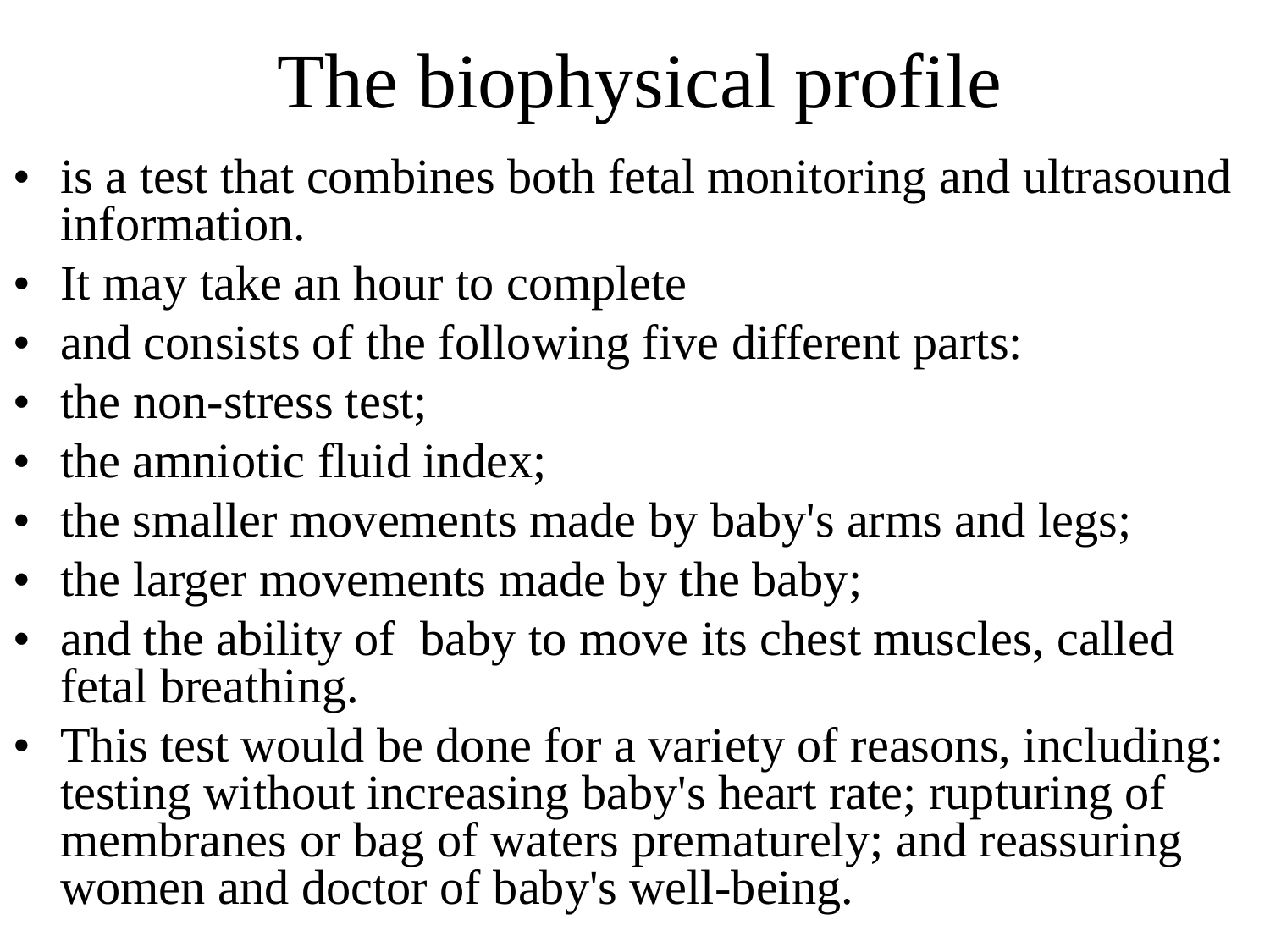| <b>Variable</b>                     | Score 2                                                                                 | Score 0                                                              |  |
|-------------------------------------|-----------------------------------------------------------------------------------------|----------------------------------------------------------------------|--|
| <b>Fetal breathing</b><br>movements | Last for 30 seconds in 30 minutes of<br>observation.                                    | Less than 30 seconds in 30 minutes of<br>observation.                |  |
| <b>Fetal movements</b>              | 3 or more discrete body or limb movements<br>within 30 minutes.                         | Less than 3 movements                                                |  |
| <b>Fetal</b> tone                   | One or more episodes of limb extension with<br>return to flexion within 30 minutes.     | Not observed.                                                        |  |
| Non-stress test                     | Reactive.                                                                               | Non-reactive                                                         |  |
| Amniotic fluid<br>volume            | One or more ammotic fluid pockets measures 1<br>cm or larger in 2 perpendicular planes. | Largest pocket measures less than 1 cm in<br>2 perpendicular planes. |  |

Maximum score 10 Minimum score 0

A score of 8-10 is normal.

A score of 4-6--- deliver if lung is mature otherwise corticosteroids are given for 48 hours before delivery.

A score of  $<$  4 is abnormal-- evaluate for immediate delivery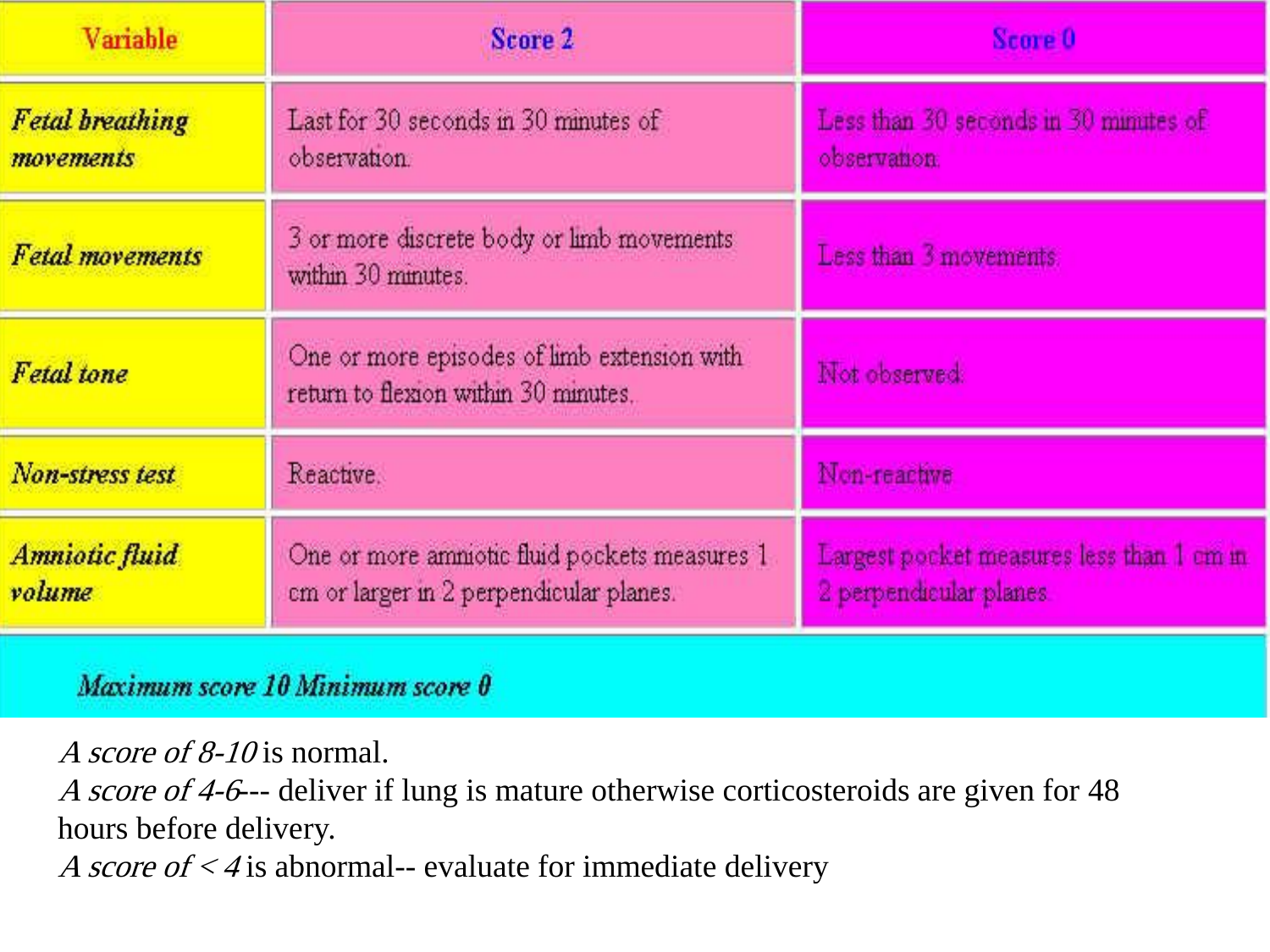#### **Intrapartum Fetal Distress**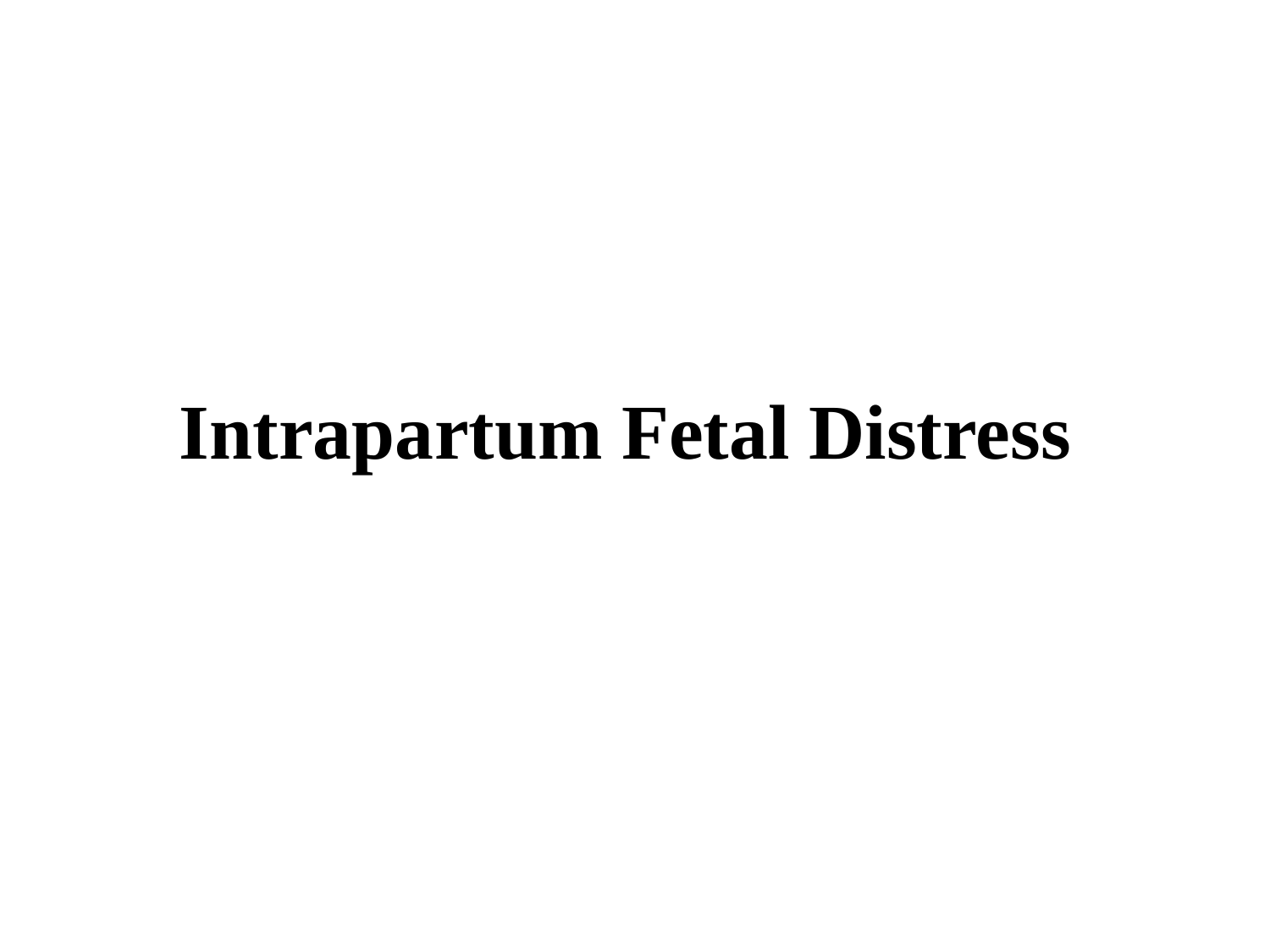- Intermittent auscultation of the fetal heart rate( pinard or doppler)- abnormal
- or Continuous electronic fetal monitoring --abnormal
- Fetal Movement --struggle –then ---stop
- Scalp pH measurement ---acidosis
- Meconium Stained (amnioscopy , Amniocentesis)
- **Fetal Pulse Oximetry**





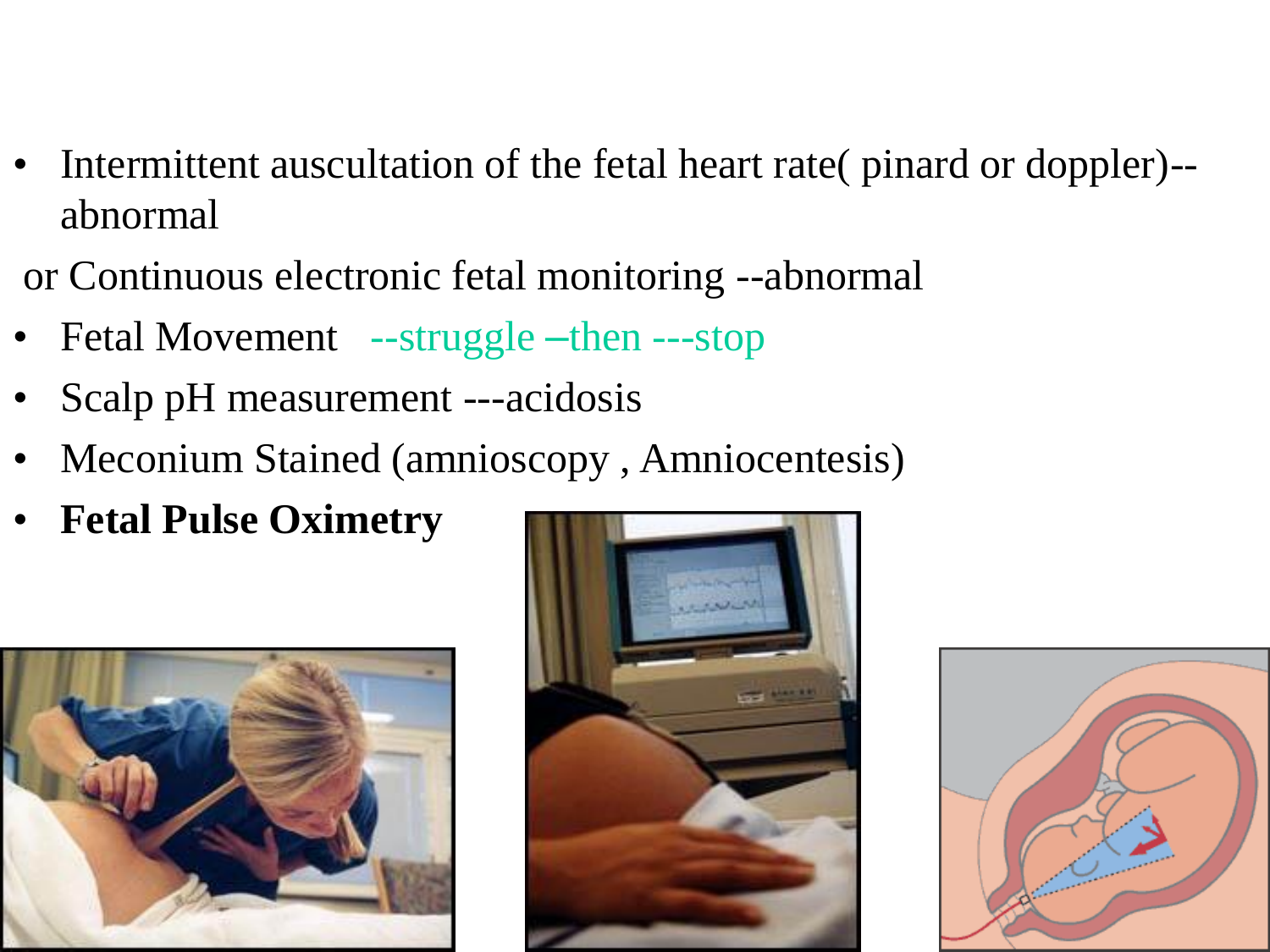#### F H R Periodic Auscultation



- The Fetal Heart Rate can be auscultated with a Pinards Stethoscope or handheld doppler
- The panel defined periodic auscultation to include auscultation of the fetal heart every 15 minutes during the first stage of labor and every five minutes during the second stage.
- In either case, the fetal heart should be auscultated within 30 seconds of the end of a contraction.

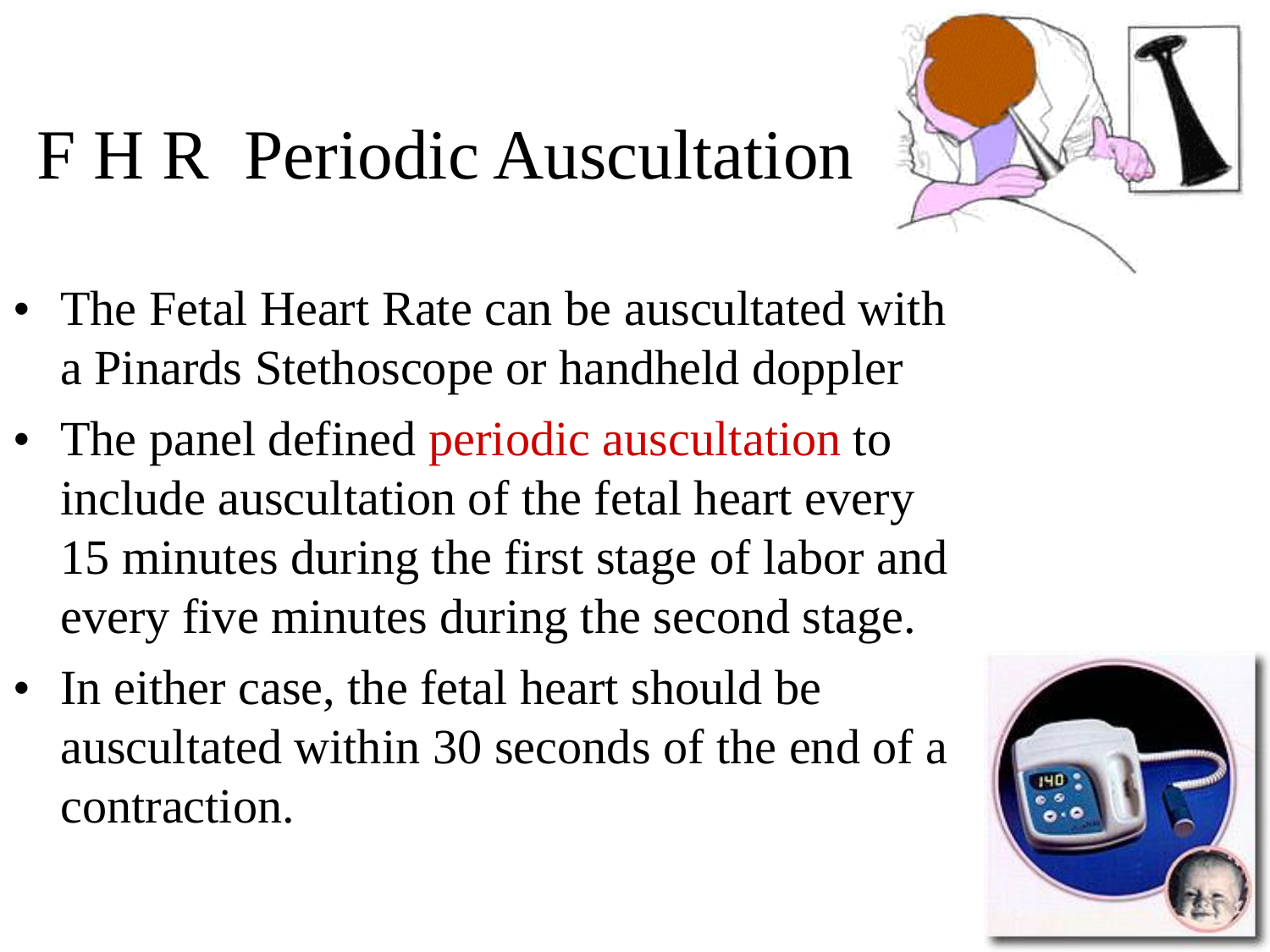#### Interpretation of intrapartum FHR

• Tracing the fetal heart beat with a cardiotocograph (CTG) monitor can be used to assess fetal well-being, and fetal heart rate response to uterine activity, during labor and delivery.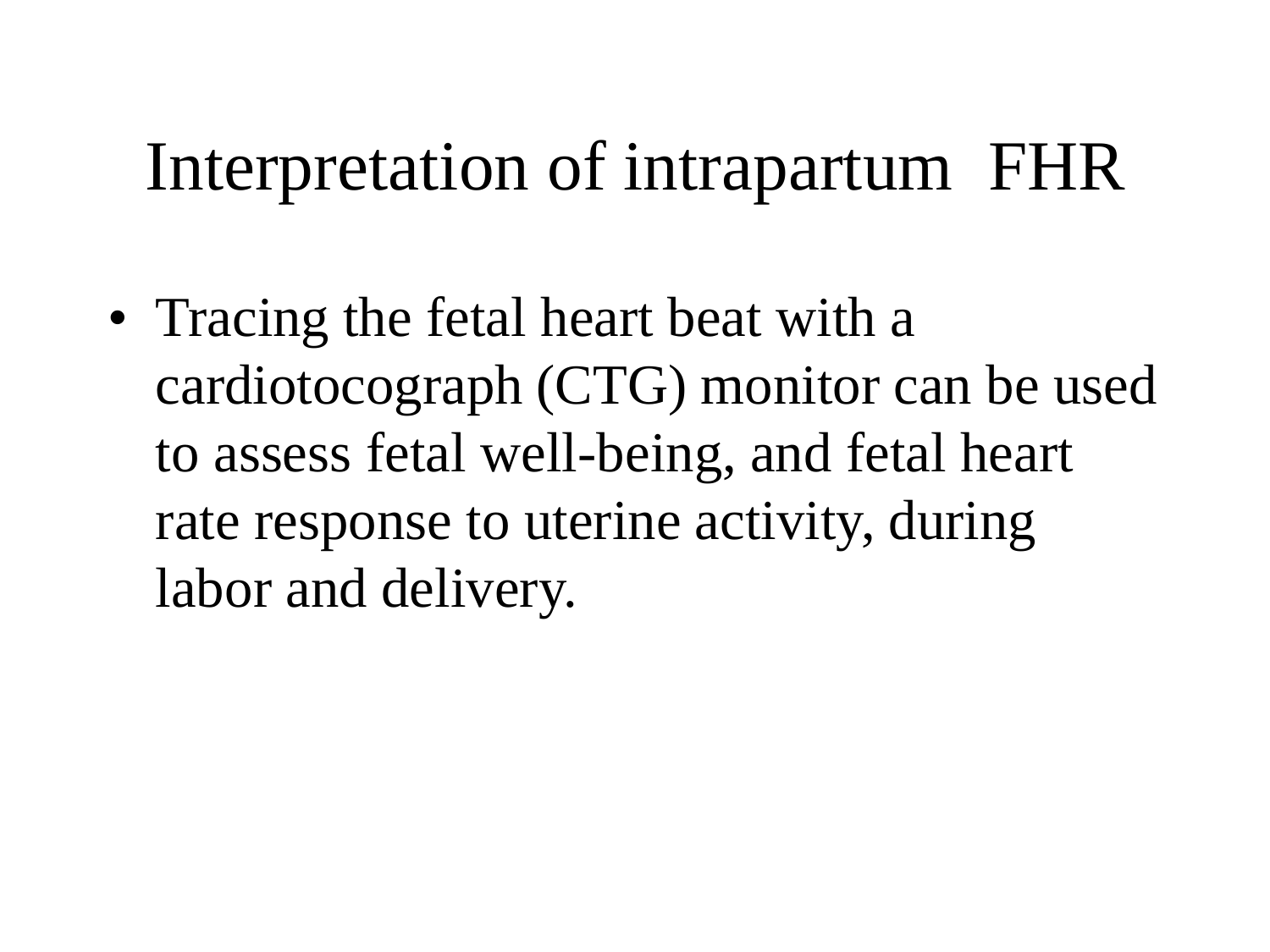# **(A)Baseline FHR changes**

- : The pattern between uterine contractions.
- i- Baseline tachycardia:
	- Mild: 160-180 beats/min.
	- $-$  Severe:  $> 180$  beats / min.
- ii- Baseline bradycardia:
	- Mild : 100-120 beats/min.
	- $-$  Severe:  $<$ 100 beats/ min.
- *iii-Loss of beat to beat variation:*

Normally there is a change of 5-10 beats/ minute every minute in FHR. Absence of this beat -to - beat variation indicates fetal compromise.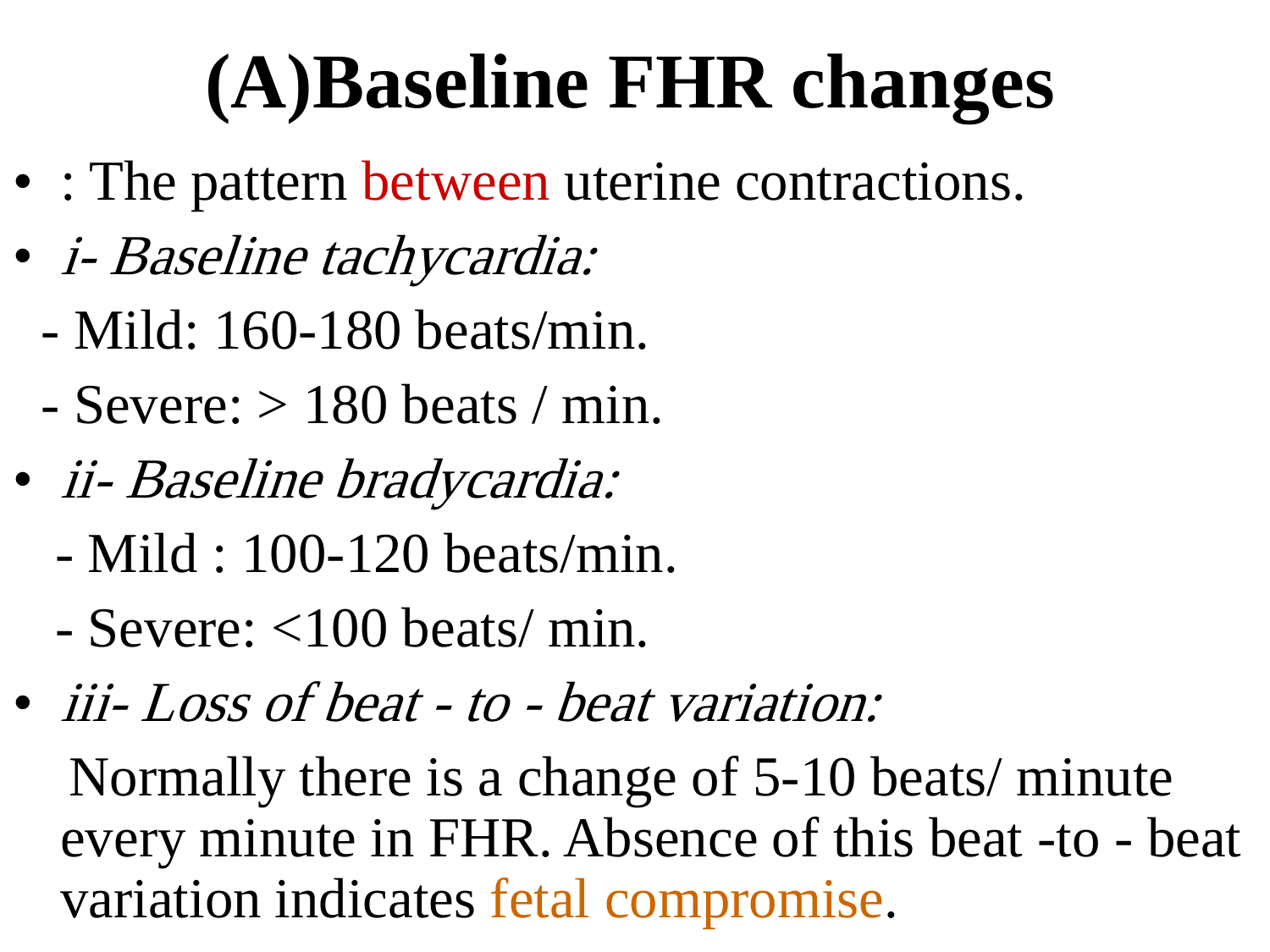# **(B) Periodic FHR changes:**

- The pattern with uterine contractions.
- *i- Early deceleration:*

- Decrease in the FHR with the onset of the uterine contraction and return to the baseline with the end of the contraction.

This is usually due to compression of the fetal head with vagal stimulation.

• *ii-Late deceleration:* 

- Decrease in the FHR starts after a lag time from the onset of contraction and ends after a lag time from its end.

It denotes uteroplacental insufficiency --- hypoxemia leads to hypoxia and metabolic acidosis the delayed return to baseline worsens due to myocardial depression

- *iii- Variable deceleration:* 
	- of different intensity, pattern, time of onset and offset.

It usually denotes cord compression especially in the presence of oligohydramnios.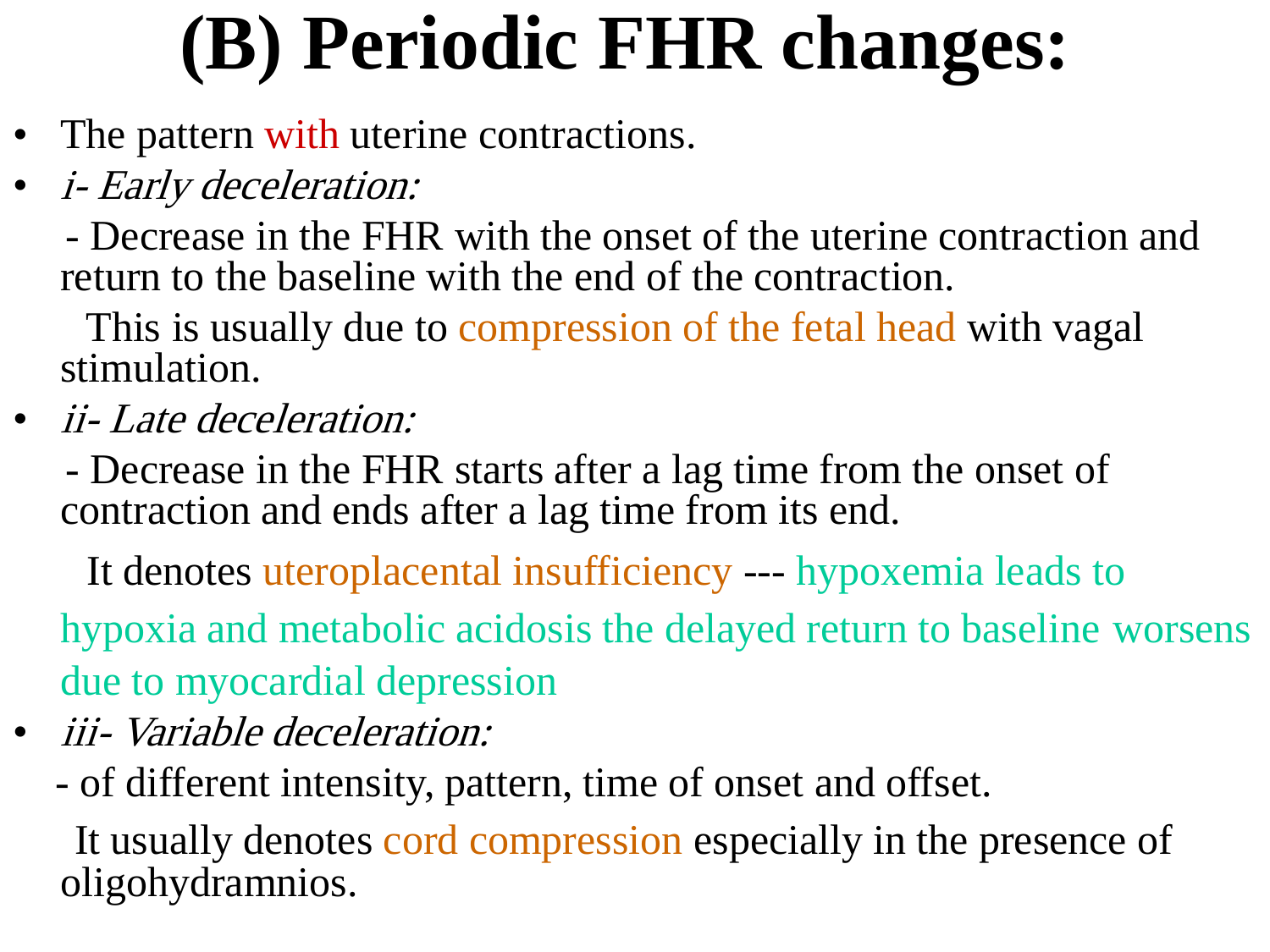



Late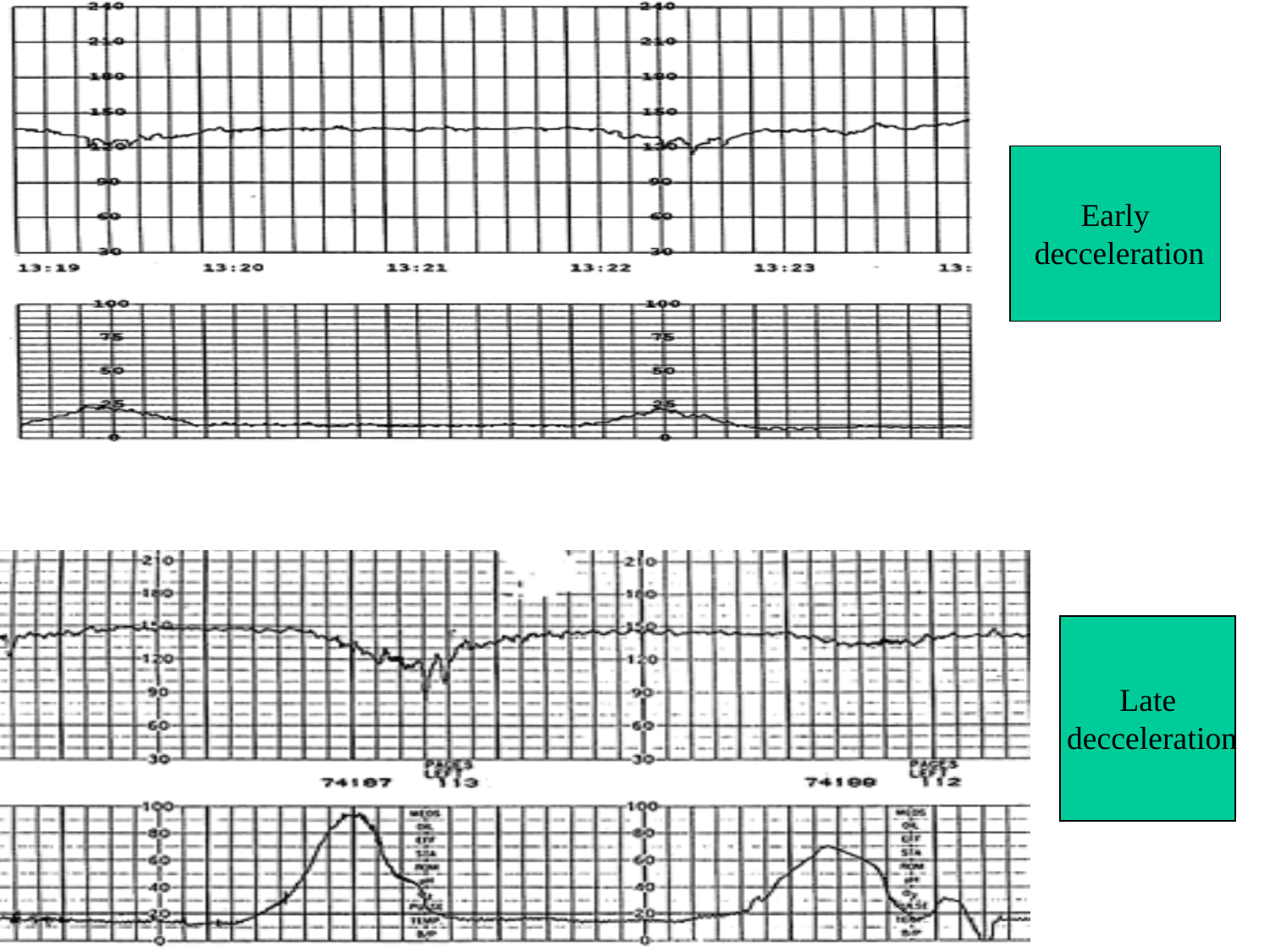

#### **Late decelerations**





#### **Variable decelerations FHR Bradycardia**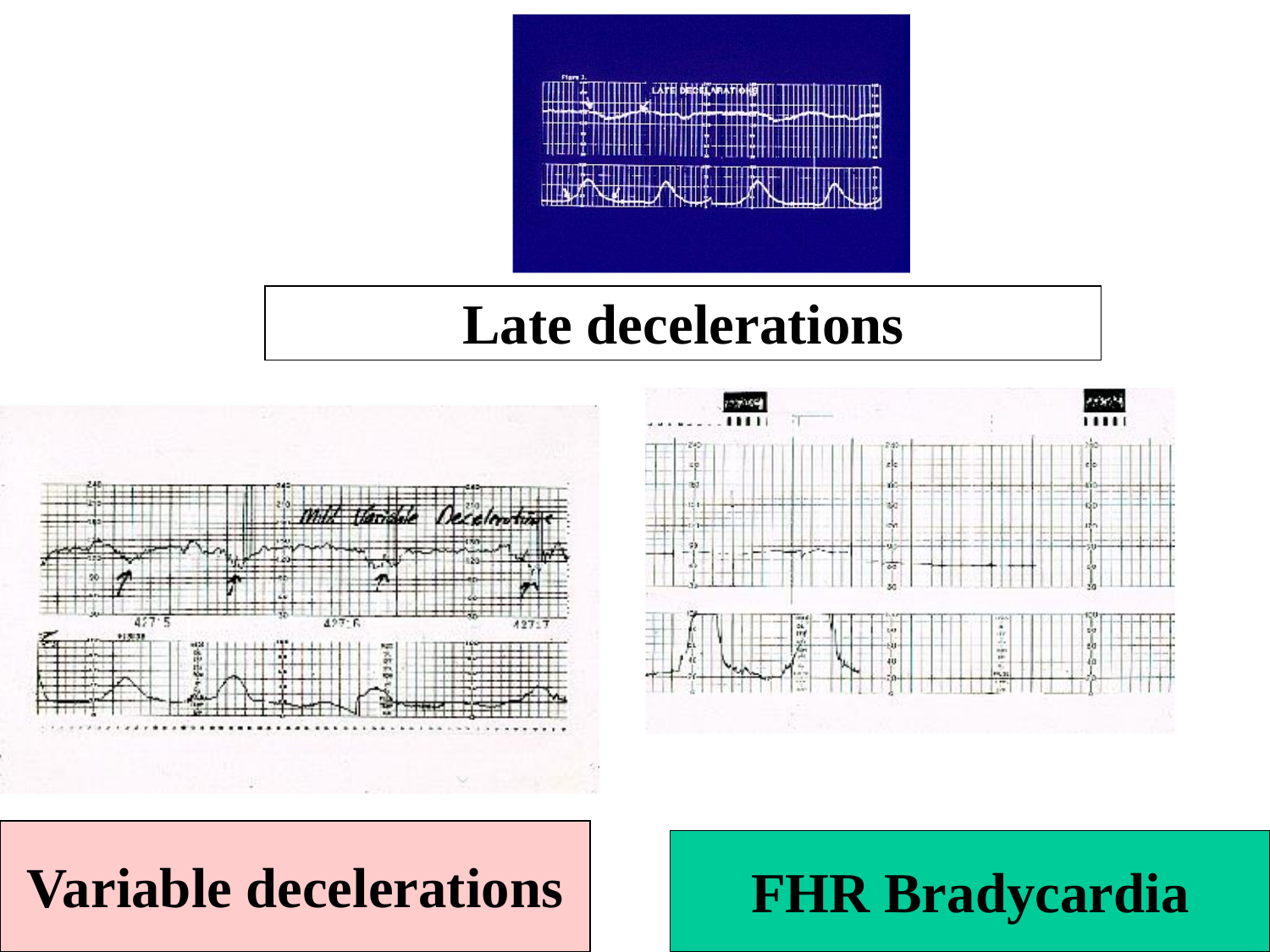#### Fetal Scalp pH ( and pCo2, pO2) Monitoring



- Fetal Blood Sampling (FBS) is a useful tool for the diagnosis of fetal distress.
- Fetal Scalp Blood Sampling: After rupturing the membrane, a special guarded needle is introduced through an amnioscope to take a drop of scalp blood for detection of its pH. blood is collected in a microtube
- *pH of 7.25 or more* is normal,
- - pH of 7.20 or less denotes acidosis,
- values in between denotes pre-acidotic range and repeated estimation is indicated
- When the fetal heart tracing is nonreassuring, ACOG recommends that the physician consider obtaining a confirmatory scalp pH sample while attempting to correct the underlying problem
- Direct assessment of fetal oxygenation: gives most meaningful, reliable and reproducible data
- Under investigation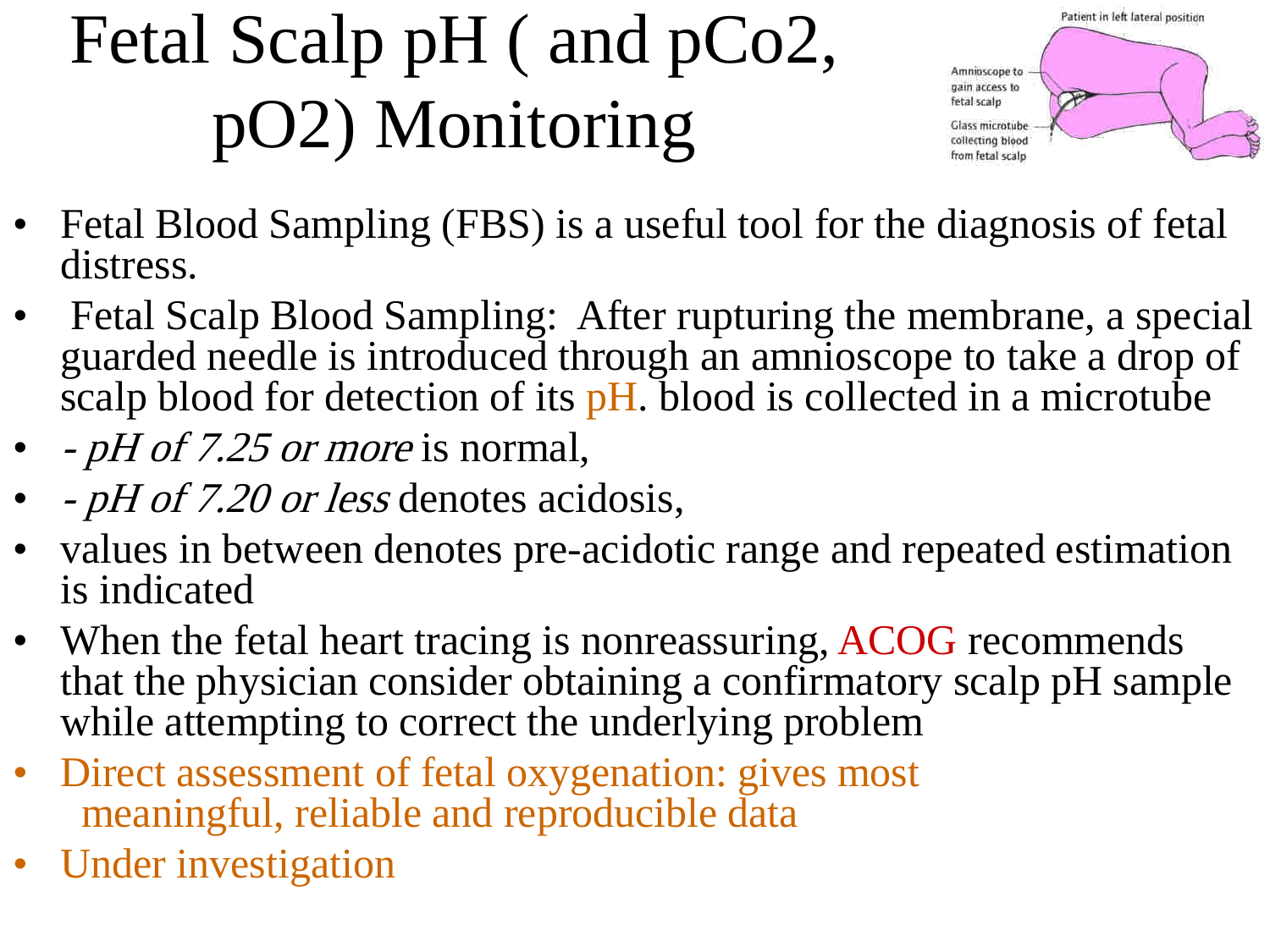#### Alternatives to scalp sampling

- Like fetal acoustic stimulation and fetal scalp stimulation.
- these techniques have been found to correlate reliably with a fetal scalp pH of 7.2 or greater if they produce a reassuring heart rate acceleration.
- examined the ability of transabdominal vibroacoustic stimulation (VAS) to predict an acidotic fetal scalp blood pH.
- fetal scalp stimulation stimulating fetal scalp while fetus in birth canal
	- if fetus is not acidotic this stimulation should cause an acceleration of fetal heart rate ,
	- if it does not ,the fetus is generally in distress .
	- To determine if an acceleration occurs , scalp stimulation must br performed between contraction when fetal heart rate is at its baseline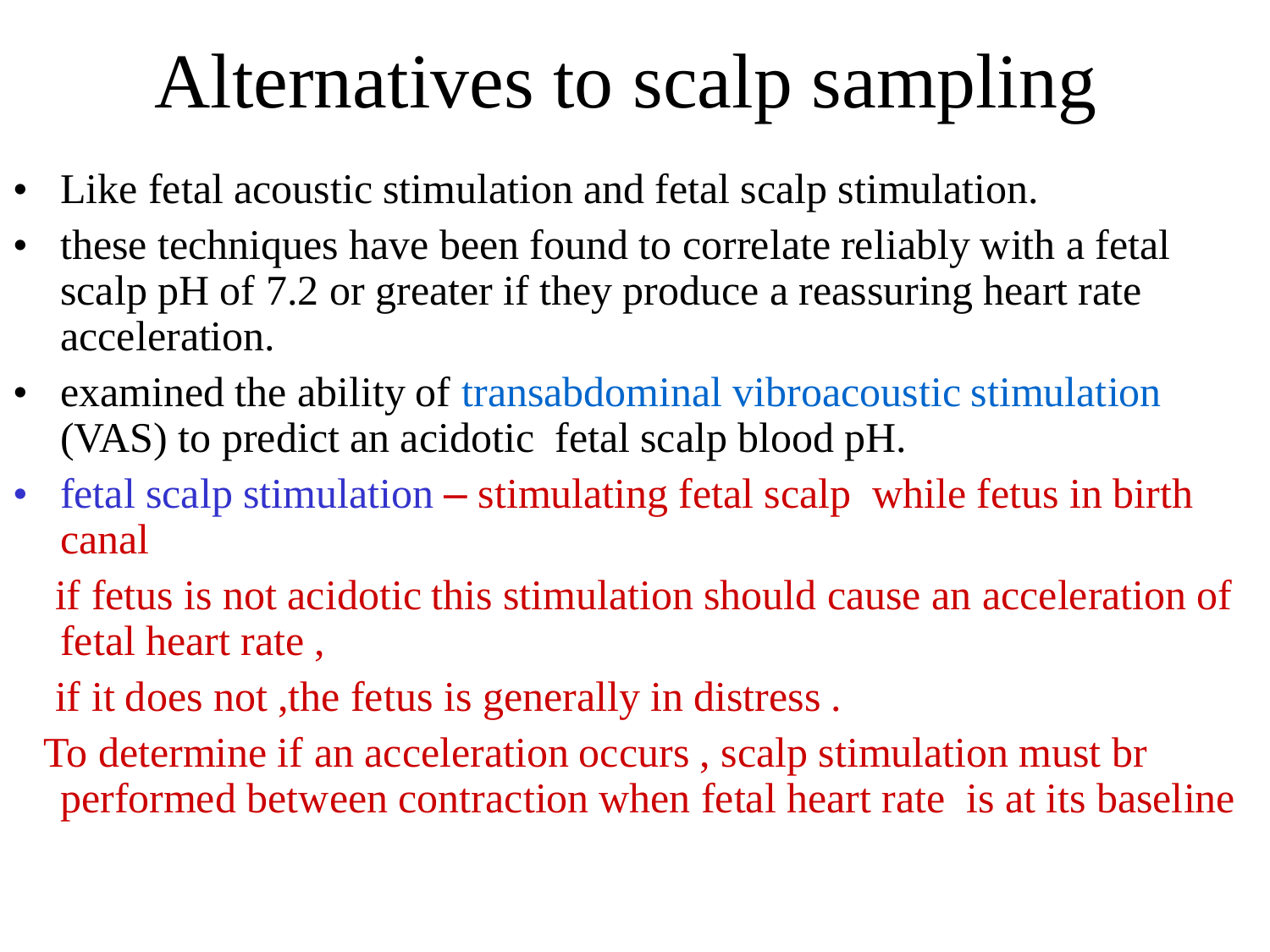#### **Fetal Pulse Oximetry**

- Direct assessment of fetal oxygenation: gives most meaningful, reliable and reproducible data
- Under investigation
- Increased sensitivity and specificity for fetal surveillance
- Reflectance pulse oximeter with light emiters and photo cell on the same surface
- Problems: meconium, thick hair, vasospasm, edema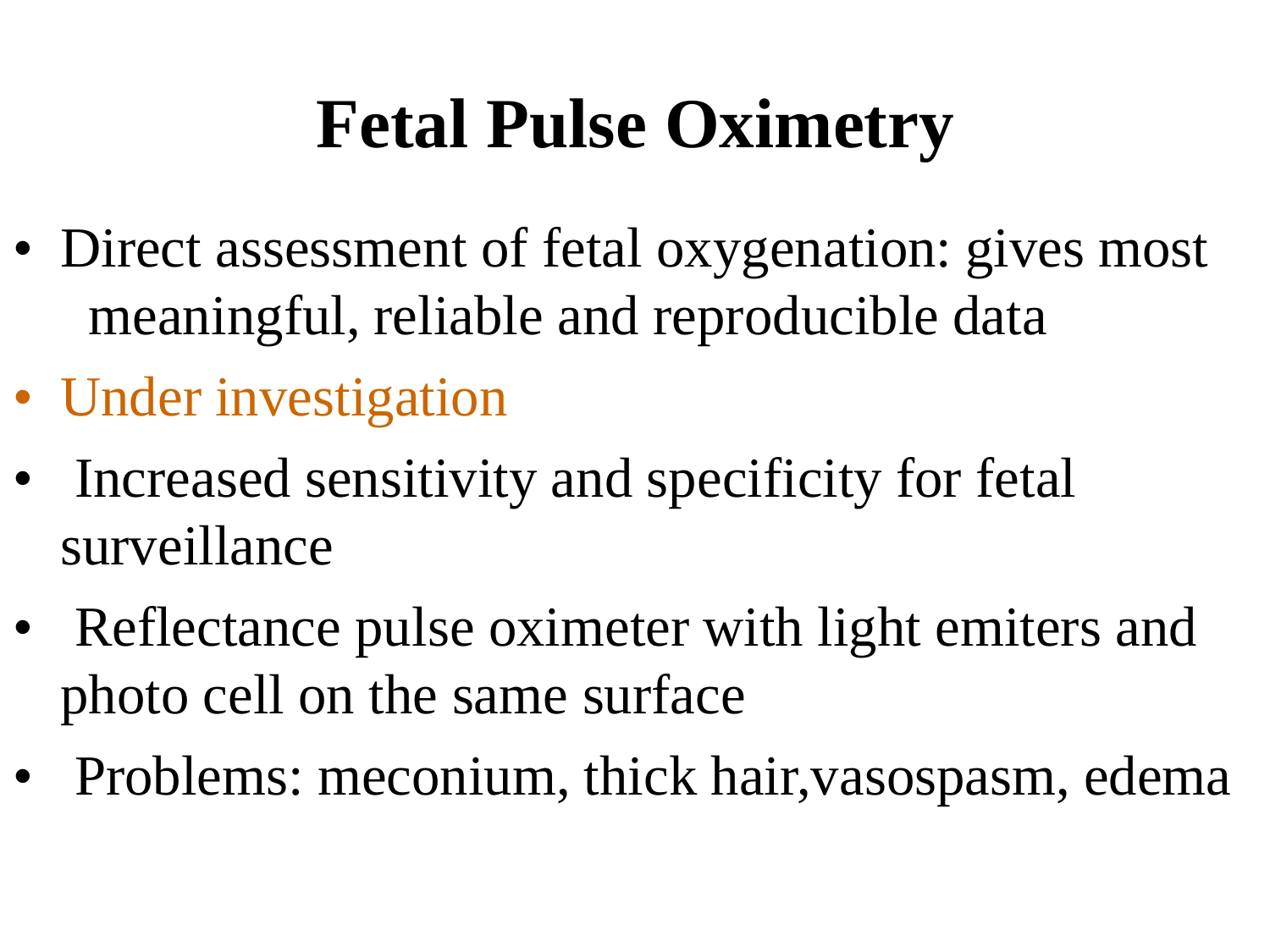#### Recommendation

- Routine electronic fetal monitoring is not recommended for low-risk women in labor when adequate clinical monitoring including intermittent auscultation by trained staff is available ("D" recommendation).
- There is insufficient evidence to recommend for or against electronic fetal monitoring over intermittent auscultation for high-risk pregnancies ("C" recommendation).
- For pregnant women with complicated labor (i.e., induced, prolonged, or oxytocin augmented), recommendations for electronic monitoring plus scalp blood sampling may be made on the basis of evidence for a reduced risk of neonatal seizures, There is currently no evidence available to evaluate electronic fetal monitoring in comparison to no monitoring.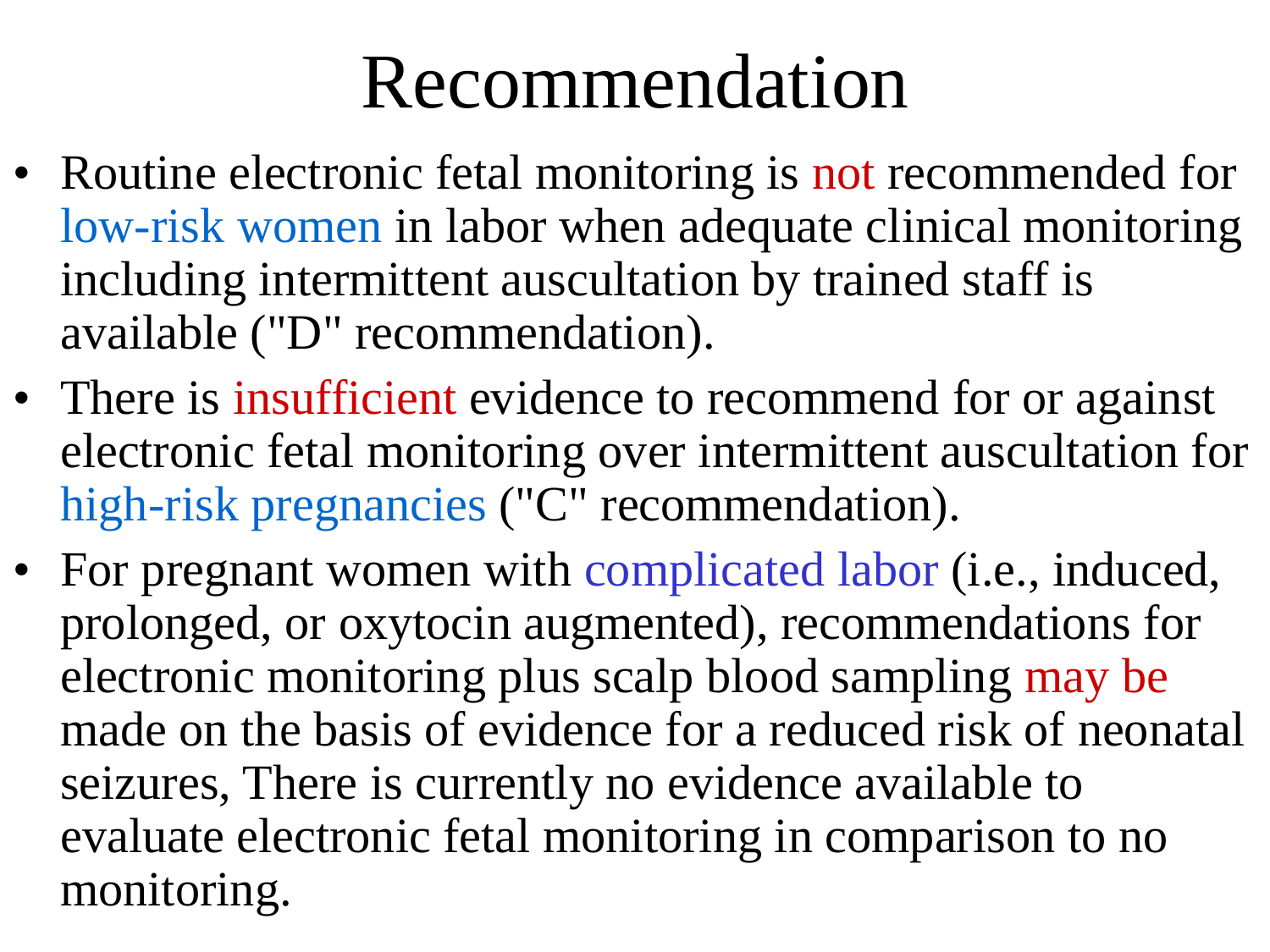#### Immediate delivery of the baby

- When fetal distress is present,
- immediate action must be taken in order to restore proper blood supply and oxygenation to the baby.
- If conservative measures are unsuccessful, immediate delivery of the baby (often by cesarean section) is required in order to avoid prolonged periods of oxygen deprivation that cause permanent brain damage and may even lead to death.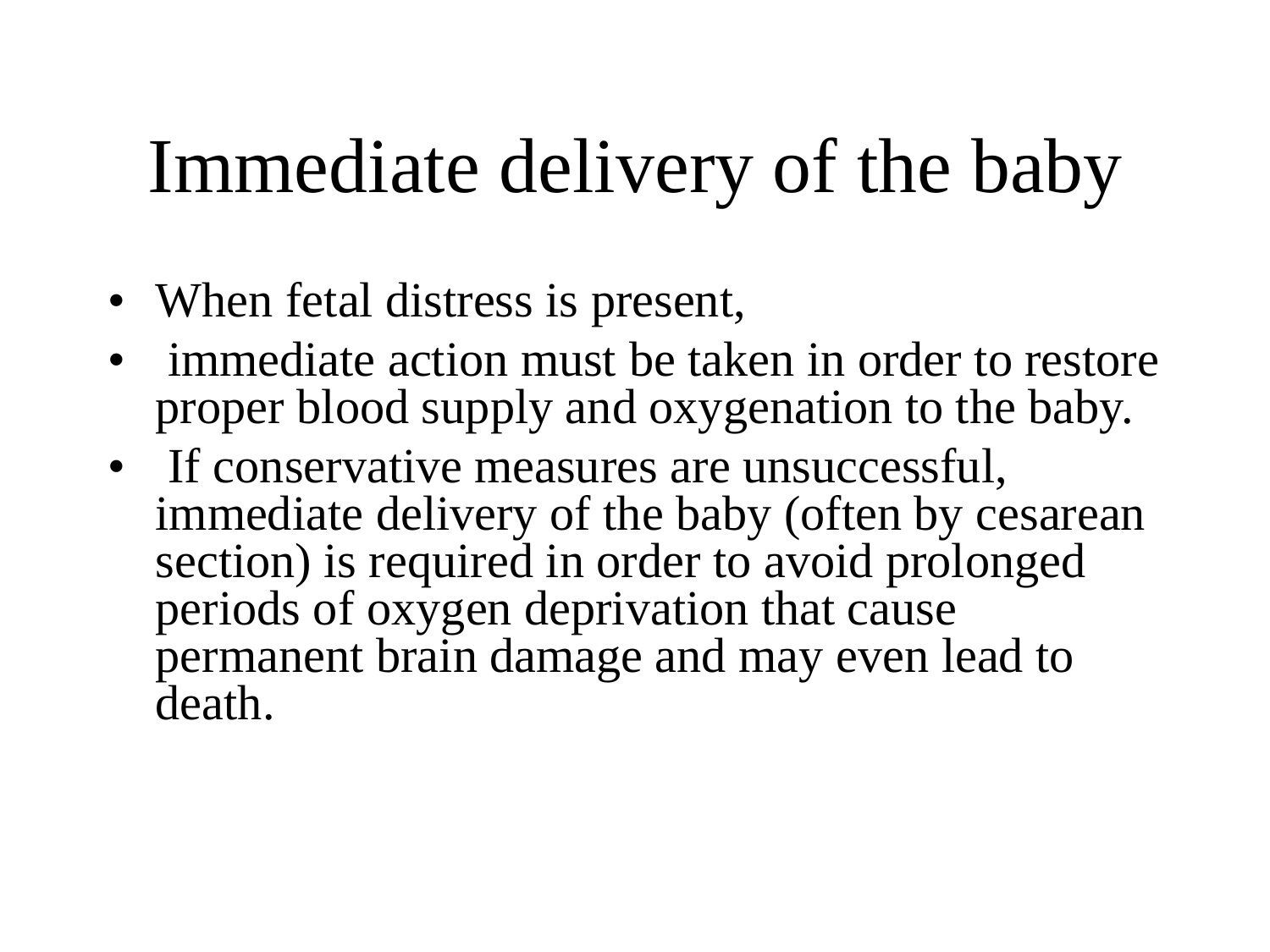#### Intrauterine Resuscitation (Intrapartum hypoxia Treatment)

- Treatment of asphyxial events are dependent upon the cause of the hypoxia. The mother's condition must be treated to prevent hypoxia to the fetusit
- It may be appropriate to resuscitate the baby in the uterus before performing the cesarean delivery in order to decrease the risk that the baby will suffer from oxygen deprivation.
- general measures to improve fetal oxygenation may help while the fetal tracing is monitored Fetal oxygen content and saturation can be improved by placing the mother in the lateral recumbent position

administering oxygen at 8 to 10 L per minute by mask. .

- Check for maternal hypotension (time of last epidural injection)-- Ephedrine & fluid for  $\downarrow$  B.P
- Oxytocin (Pitocin, Syntocinon) should be discontinued.
- Tocolysis should be considered, Beta-mimetics ( 0.25 mg terbutaline) and magnesium sulfate to slow down the contractions, which will increase oxygen to to the fetus
- intravenous hydration if the volume status is in question.
- Perform vaginal examination to check for prolapsed cord -- If the cord has prolapsed, the physician should elevate the presenting part with the examining fingers while preparing for immediate cesarean delivery. This strategy may be effective even with an occult cord prolapse
- Amnioinfusion -- Repetitive variable decelerations suggest umbilical cord compression, especially in the presence of oligohydramnios or amniotomy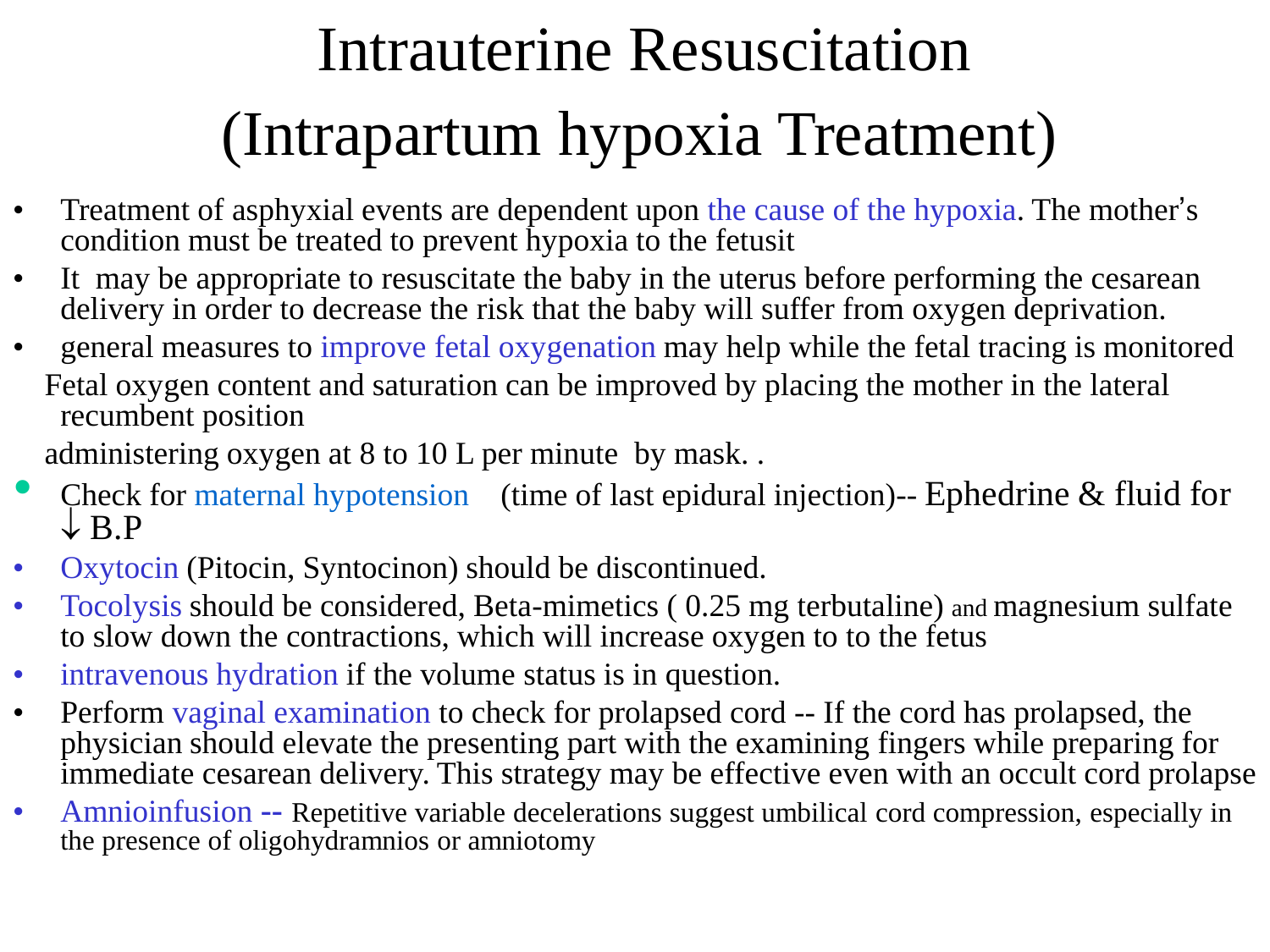#### Transcervical amnioinfusion

- Amnioinfusion is a procedure in which normal saline or lactated Ringer's solution is infused into the uterine cavity to replace amniotic fluid through a catheter; IT is instilled transabdominally or transvaginally/transcervically into the uterus.
- **Indications**
- Oligohydramnios with or without Fetal Distress
	- Preterm prolonged rupture of membranes( amniotomy )
	- Recurrent Variable Decelerations (suggest umbilical cord compression)
- Cephalic presentation
- Thick particulate Meconium staining of amniotic fluid
- **Technique**
- Place fetal scalp elctrode
- Place double lumen intrauterine pressure catheter (IUPC)
- Initial Bolus
	- Warmed normal saline OR LACTATED RINGER at 10-20 ml/minute infused through a standard intrauterine pressure catheter.
	- Stop bolus at 250 to 500 cc
- Maintenance infusion of warmed normal saline: 3 cc/min
- Document intrauterine pressure continuously
- In this situation, transcervical amnioinfusion reduces decelerations by reducing cord compression and the rate of cesarean sections by nearly one half. to dilute moderate or thick meconium-stained amniotic fluid, reducing the risk of meconium aspiration syndrome. a dilutional or irrigational effect in cases where microorganisms have invaded the amniotic cavity.
- It is extremely important to verify that fluid is flowing from the vagina and that volume overload is not occurring.
- Amnioinfusion should not be performed if there are late decelerations, a fetal scalp pH of less than 7.2, abruptio placentae, placenta previa, previous vertical uterine incision or known uterine anomalies.

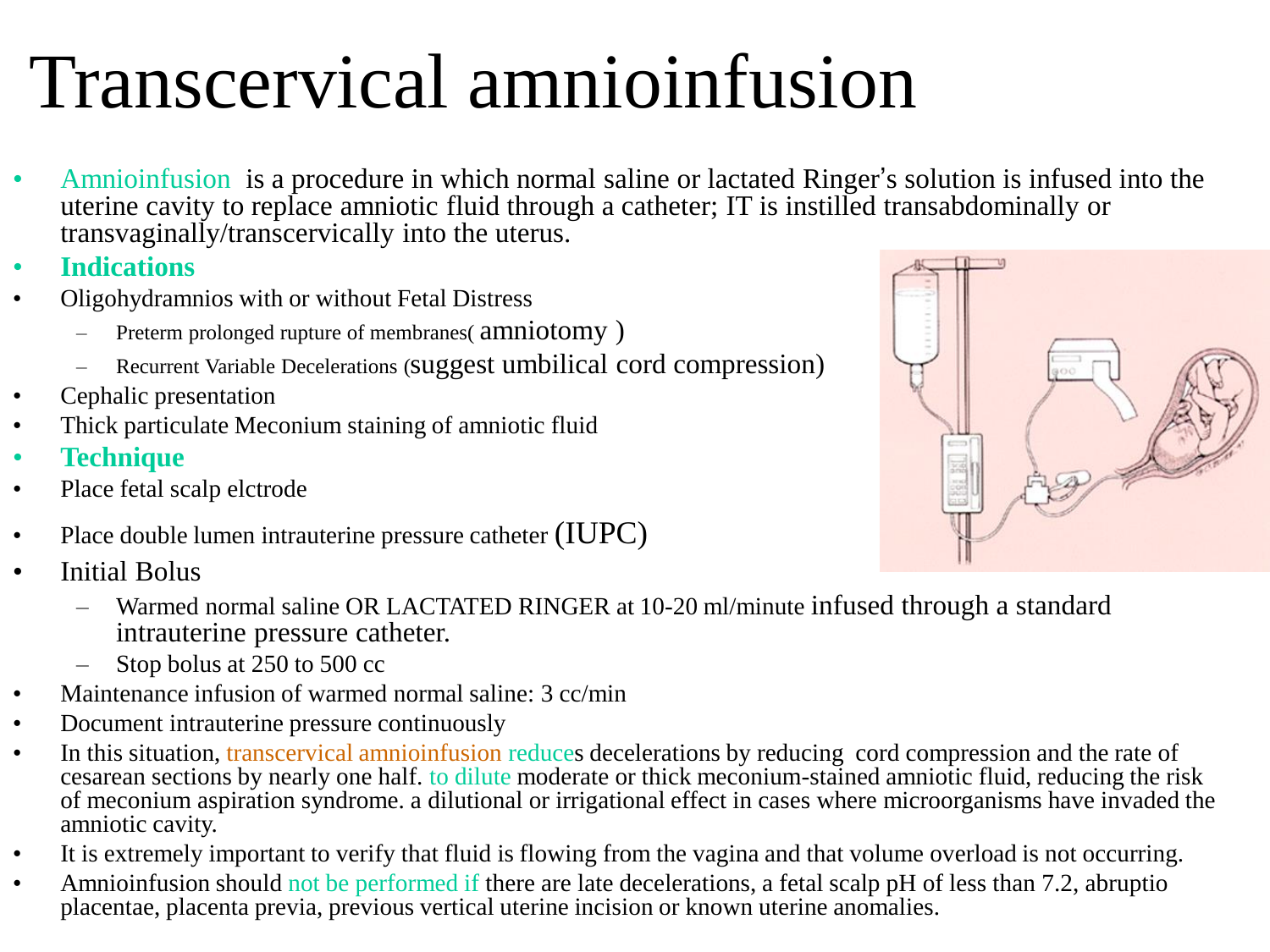#### **(Cochrane Review)** about amnioinfusion

- There is not enough evidence concerning the use of amnioinfusion for preterm rupture of membranes.
- Amnioinfusion appears to reduce the occurrence of variable heart rate decelerations and lower the use of caesarean section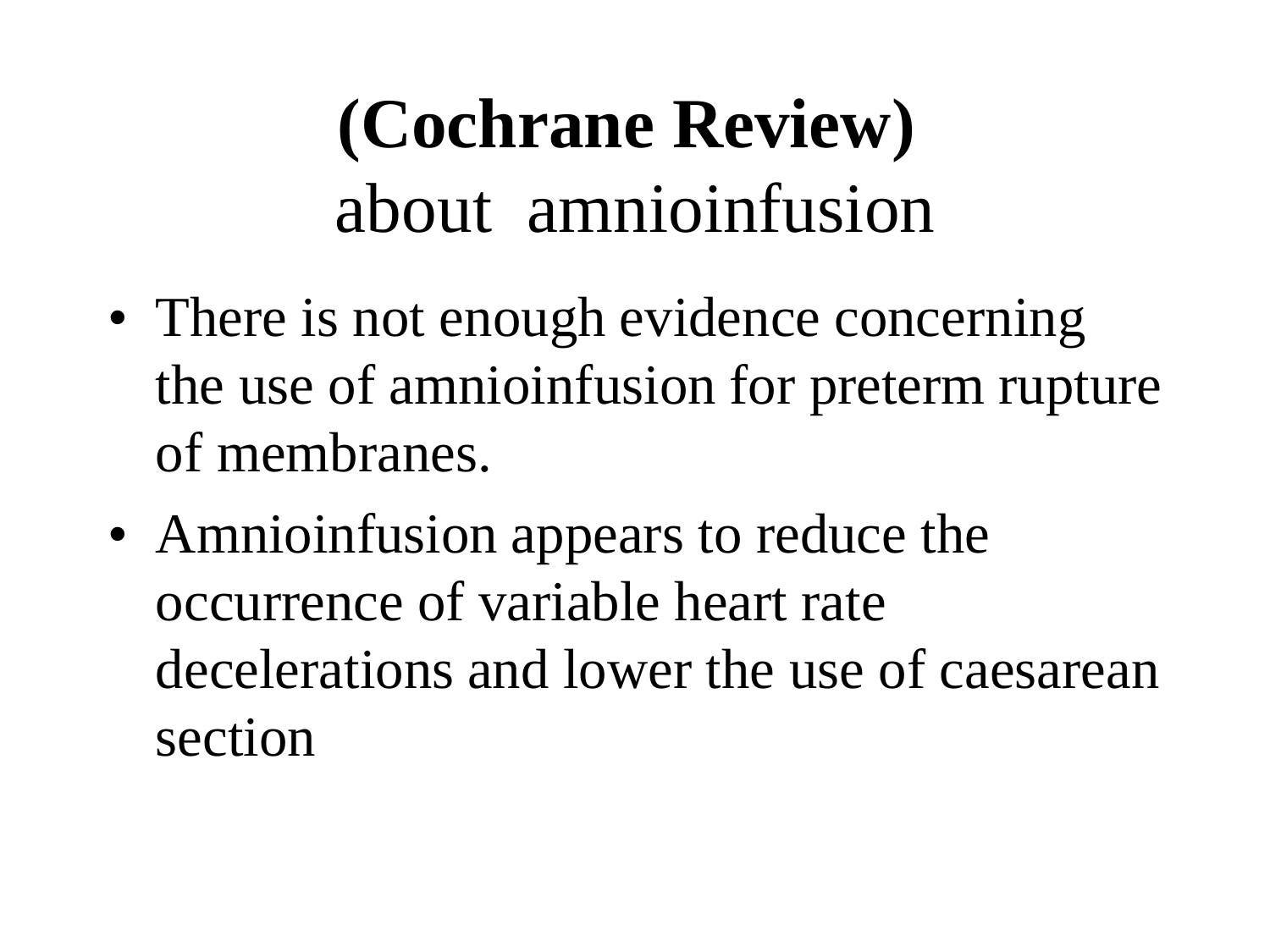#### **piracetam in fetal distress during labour.**

• received piracetam were superior to those of the babies treated with the placebo, as evaluated with the Apgar at 1, 5 and 10 minutes after birth and on the basis of the neurological and clinical examination as from 24 hours until they were released. In addition, the reduction of the duration of the labour in the patients treated with piracetam as compared with the control group was obvious.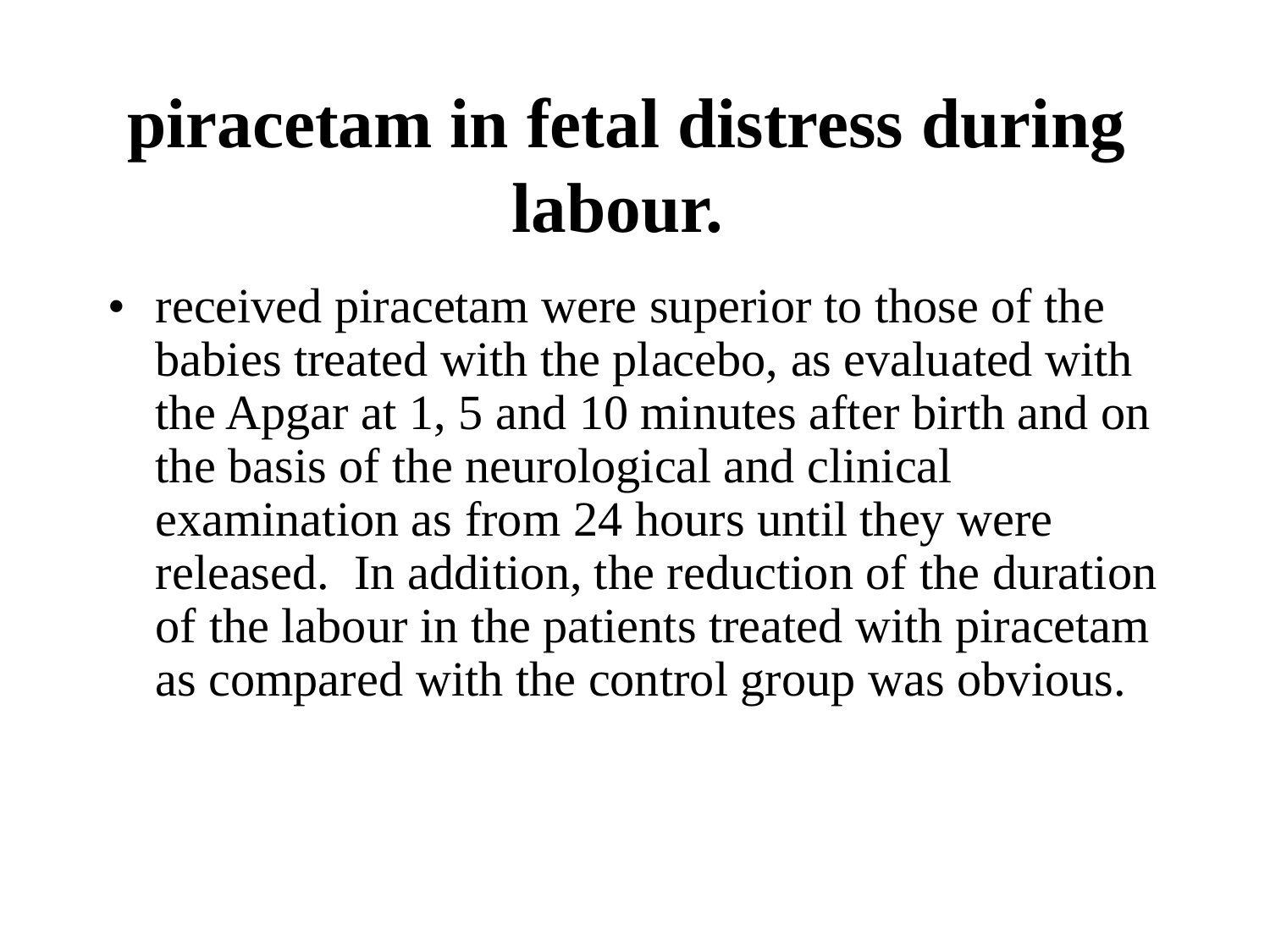## Method of Delivery

- If **fetal heart rate abnormalities persist** or there are **additional signs of distress** (thick meconiumstained fluid), plan delivery:
- - If the **cervix is fully dilated** and the **fetal head is not more than 1/5 above** the symphysis pubis or the leading bony edge of the **head is at 0 station**, deliver by vacuum extraction or forceps;
- - If the **cervix is not fully dilated** or the **fetal head is more than 1/5 above** the symphysis pubis or the leading bony edge of the **head is above 0 station**, deliver by caesarean section.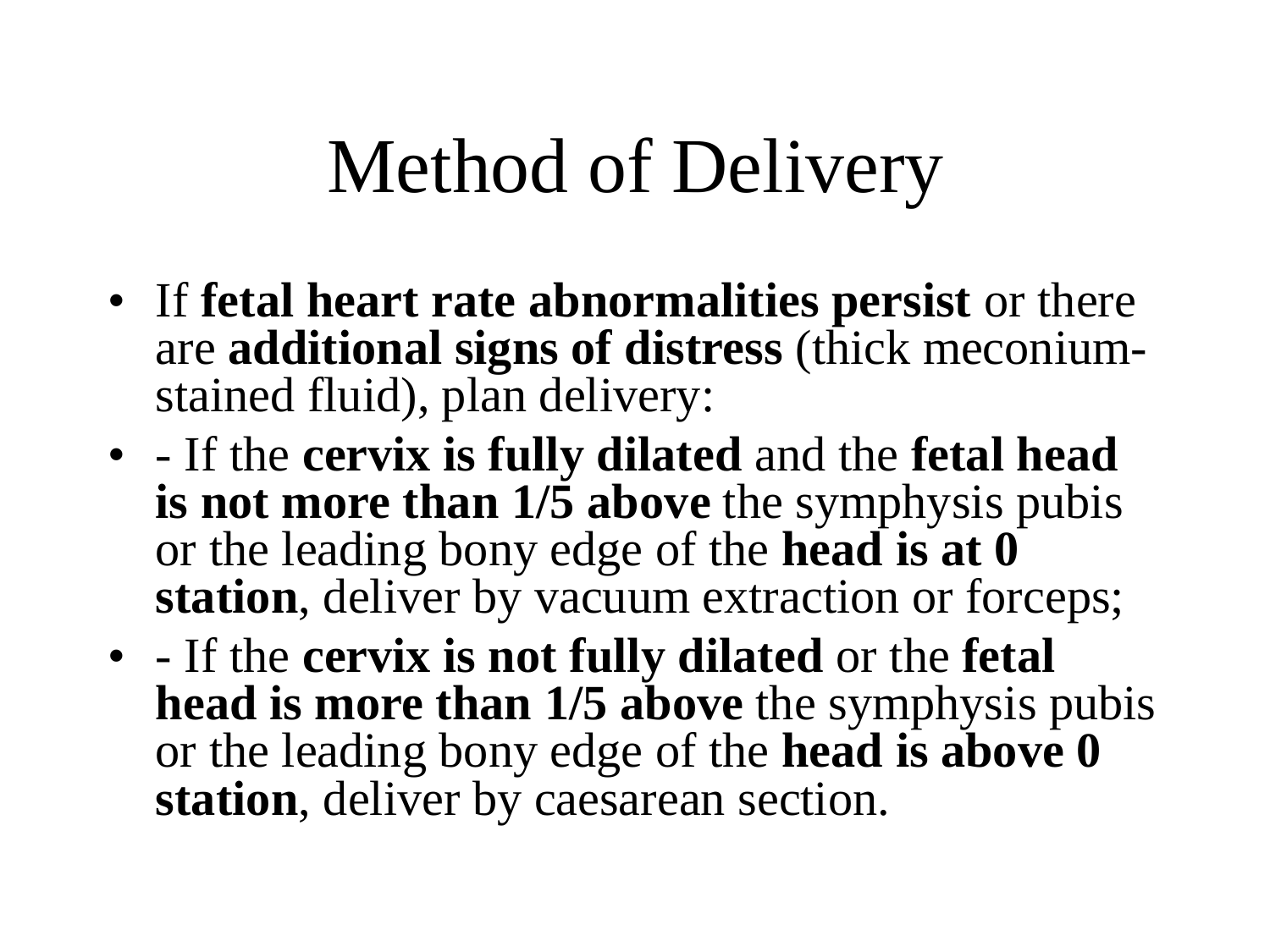#### Asphyxia neonatorum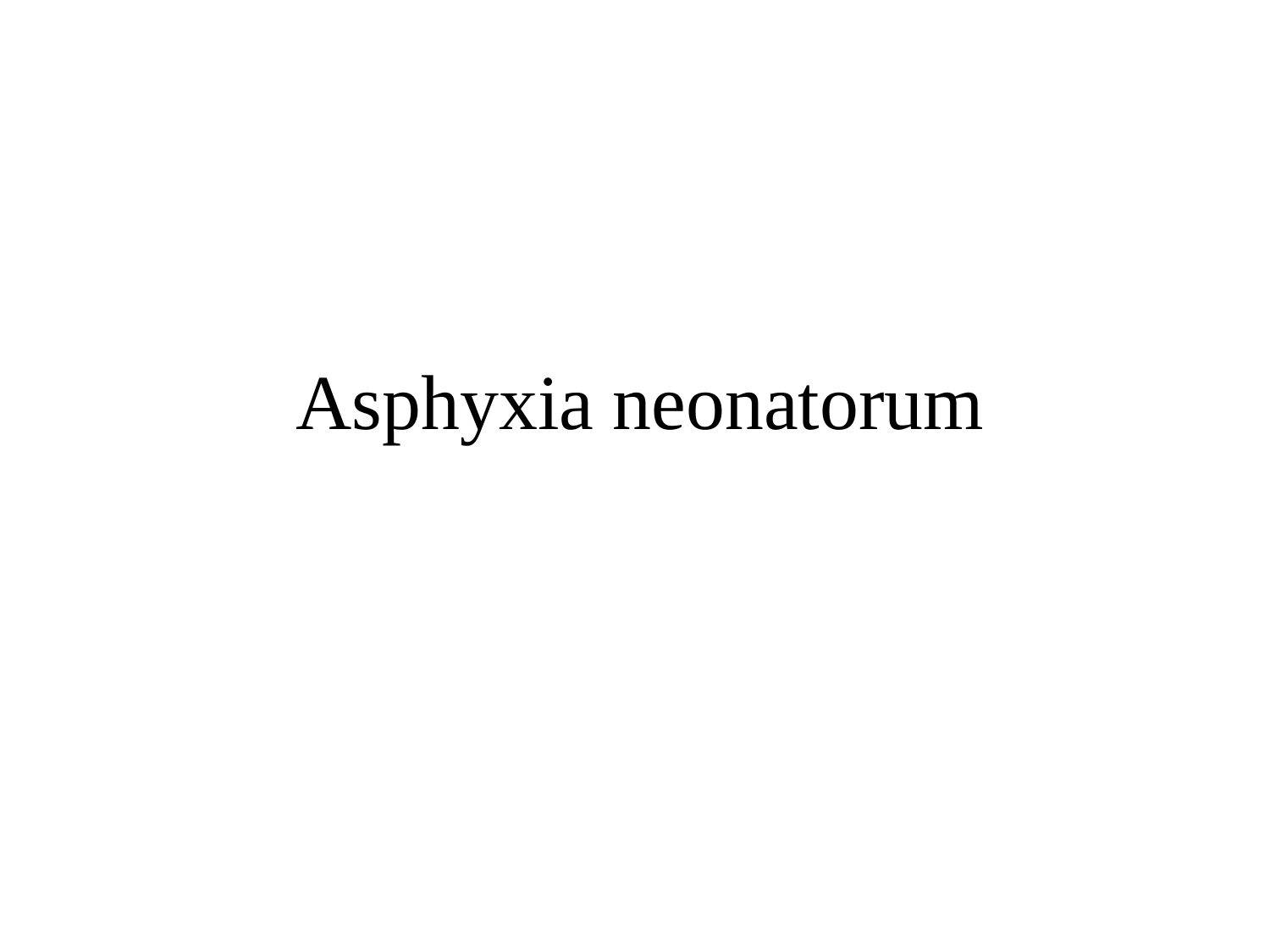- It is the inability of a newborn to initiate and sustain breathing at birth
- **It is diagnosed by**

**APGAR score** of 0-6 for longer than 5 minutes

**Umblical cord**  $pH < 7.2$  mild hypoxia)-  $pH < 7.1$ (severe Hypoxia)

**Time to spontaneous Breathing** ( more than one minute )

**Hypoxic Ischemic Encephalopathy grade 1 , 2, 3,**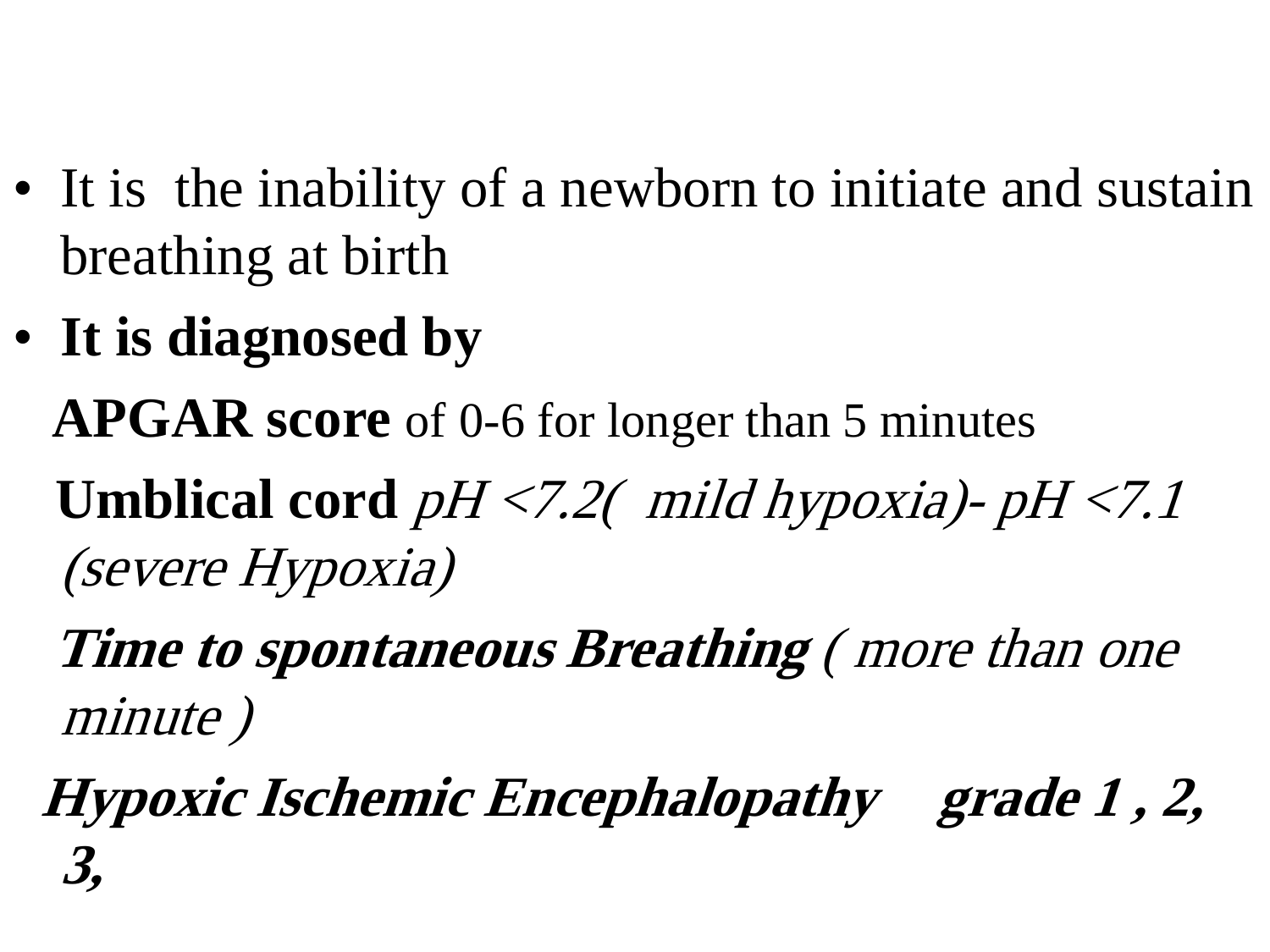#### APGAR Scoring for Newborns

|                             |                                 | Sign                         | 0 Points                          | 1 Point                      | 2<br><b>Points</b> |
|-----------------------------|---------------------------------|------------------------------|-----------------------------------|------------------------------|--------------------|
| $ \mathrm{A} $              | Activity (Muscle Tone)          | Absent                       | Arms and Legs Flexed              | Active Movement              |                    |
| $ \mathbf{P} $              | Pulse                           | Absent                       | Below 100 bpm                     | Above 100 bpm                |                    |
| $ \mathtt{G} $              | Grimace (Reflex)<br>Imtability) | No Response                  | Grimace                           | Sneeze, cough, pulls<br>away |                    |
| $ \mathrm{A} $              | Appearance (Skin<br>Color)      | Blue-gray, pale all<br>over. | Normal, except for<br>extremities | Normal over entire body      |                    |
| $\left  \mathbf{R} \right $ | Respiration                     | Absent                       | Slow, irregular                   | Good, crying                 |                    |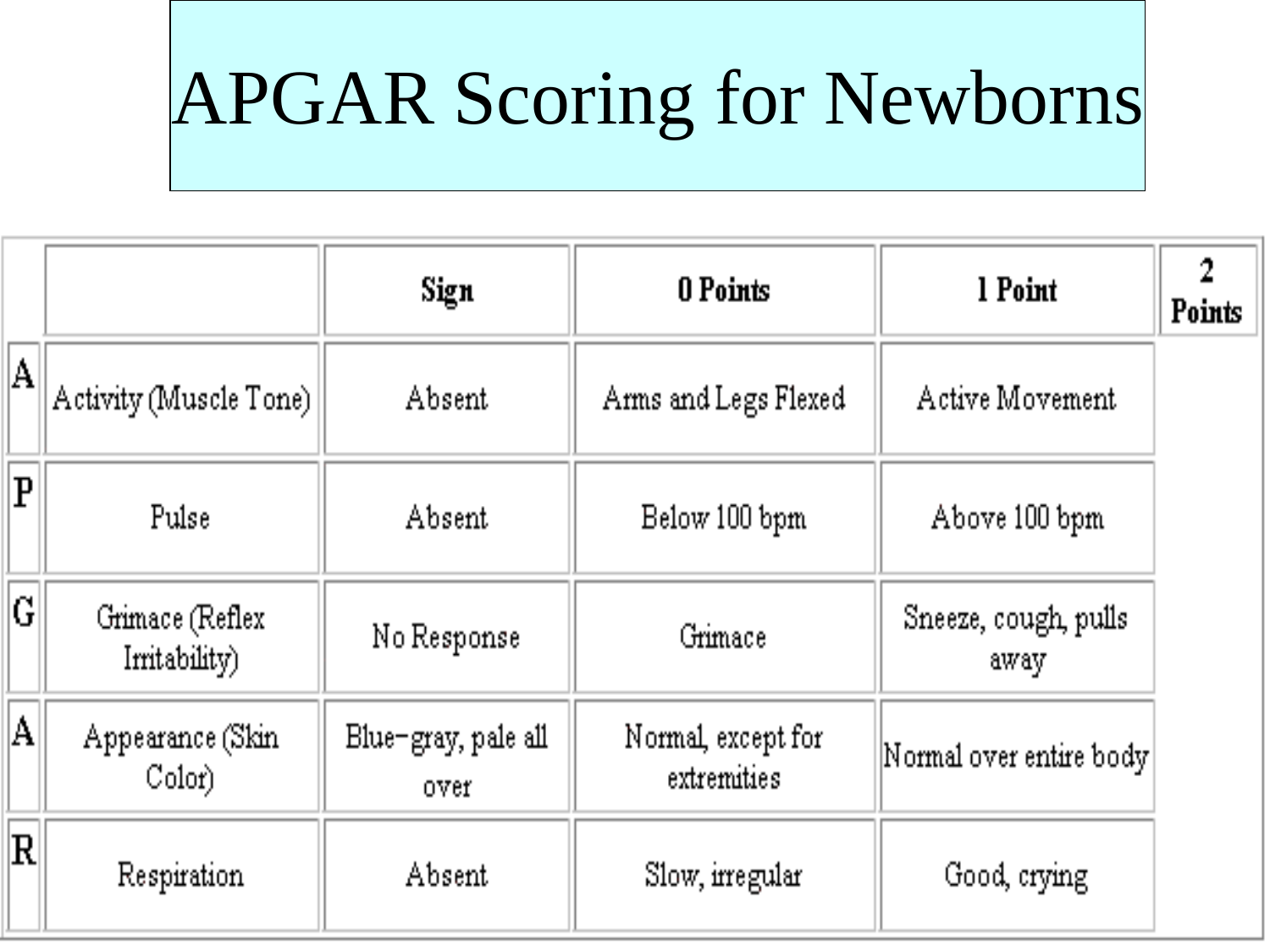#### **Newborn Resuscitation: A Simple, Effective Approach**

- A simple self-inflating bag and small mask can be used to resuscitate most newborns with asphyxia
- . In most cases, any skilled provider who is trained in good resuscitation skills and who continues to maintain those skills can easily perform the procedure.
- More complex procedures, such as intubation and the use of oxygen, are needed only in about 10 percent of cases of birth asphyxia, when the newborn's prognosis is very poor.





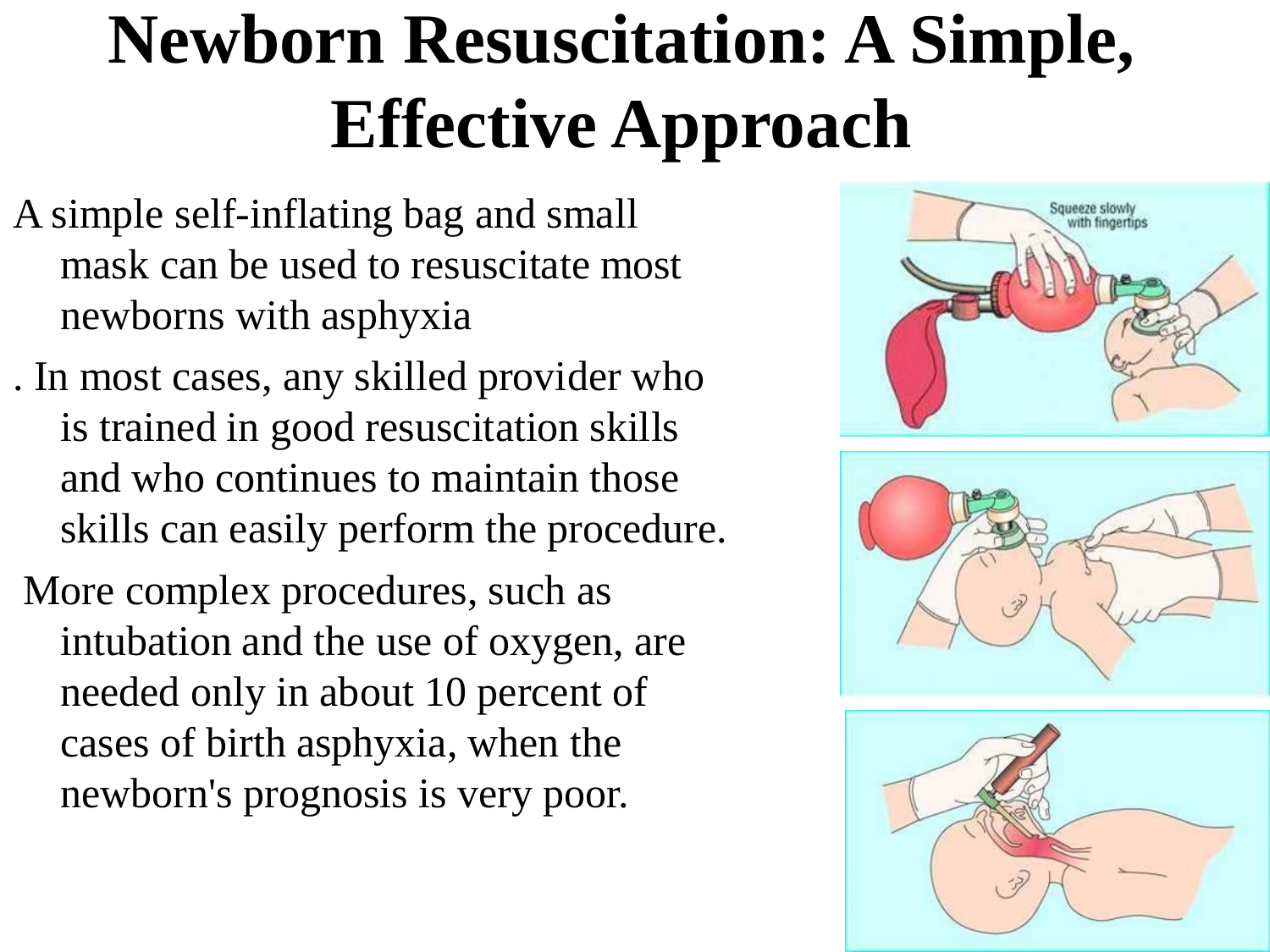#### Meconium Aspiration Syndrome

#### • **Clinical Presentation**

Tachypnea and grunting respirations in a meconium stained infant with meconium noted below the vocal cords during intubation.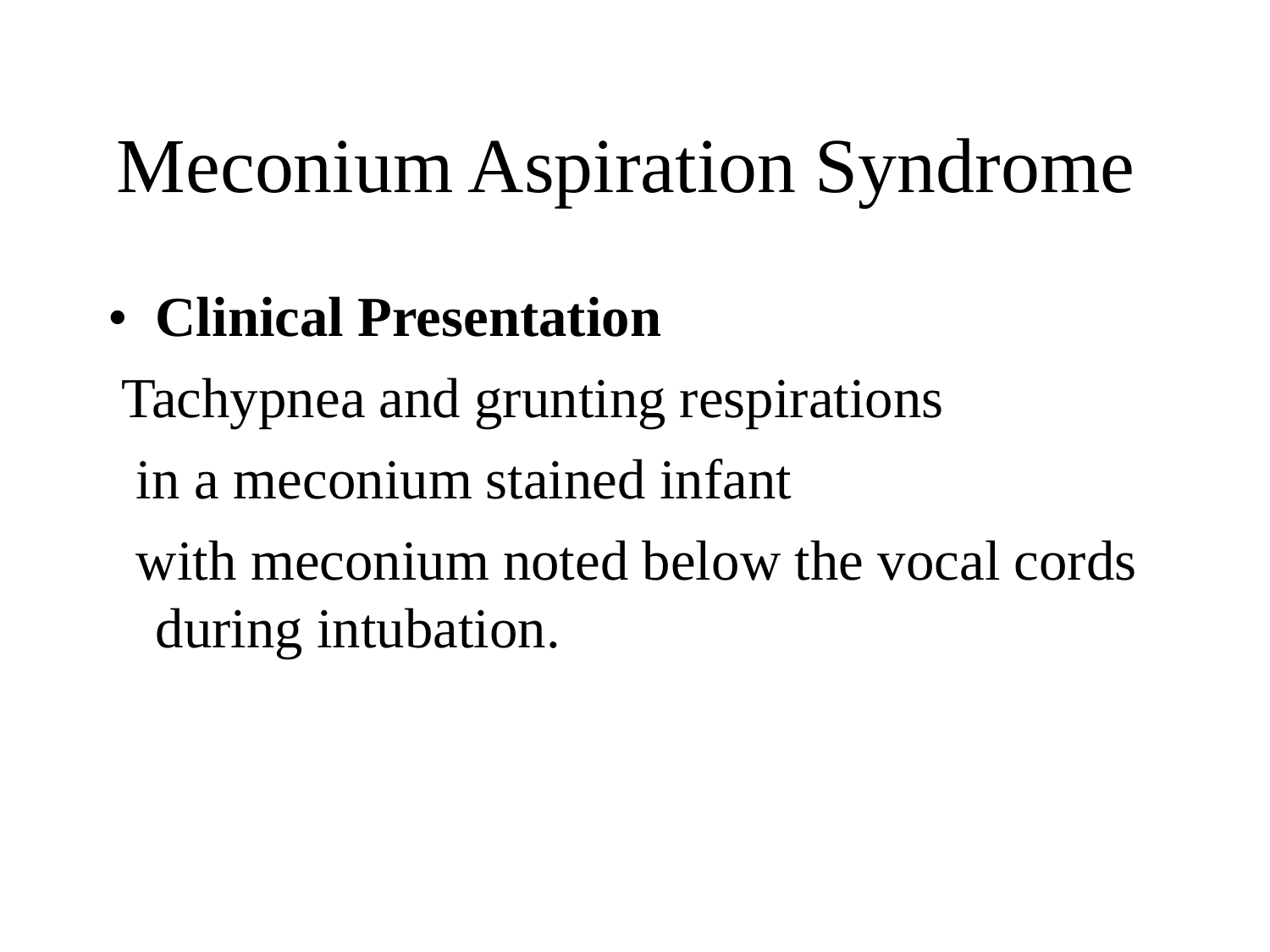## **Meconium aspiration ttt**

- The newborn's mouth should be suctioned as soon as the head is delivered.
- Intrapartum aspiration of term infants with meconium-stained amniotic fluid before shoulder delivery did not alter the risk for developing meconium aspiration syndrome also did not change neonatal mortality rates
- Further intervention is necessary if there is thick meconium staining and fetal distress. A tube is placed in the infant's trachea and suction is applied as the endotracheal tube is withdrawn.
- This procedure is repeated until meconium is no longer seen in the suction contents
- If there have been no signs of prenatal fetal distress, and the baby is a vigorous termbirth newborn, however, experts now recommend *no* deep suctioning of the trachea for fear of causing aspiration pneumonia.
- Occasionally, a saline solution is used to "wash" the airway of particularly thick meconium.
- Other treatments may include chest physiotherapy (tapping on the chest to loosen secretions), antibiotics to treat infection, use of a radiant warmer to maintain body temperature and mechanical ventilation to keep the lungs inflated.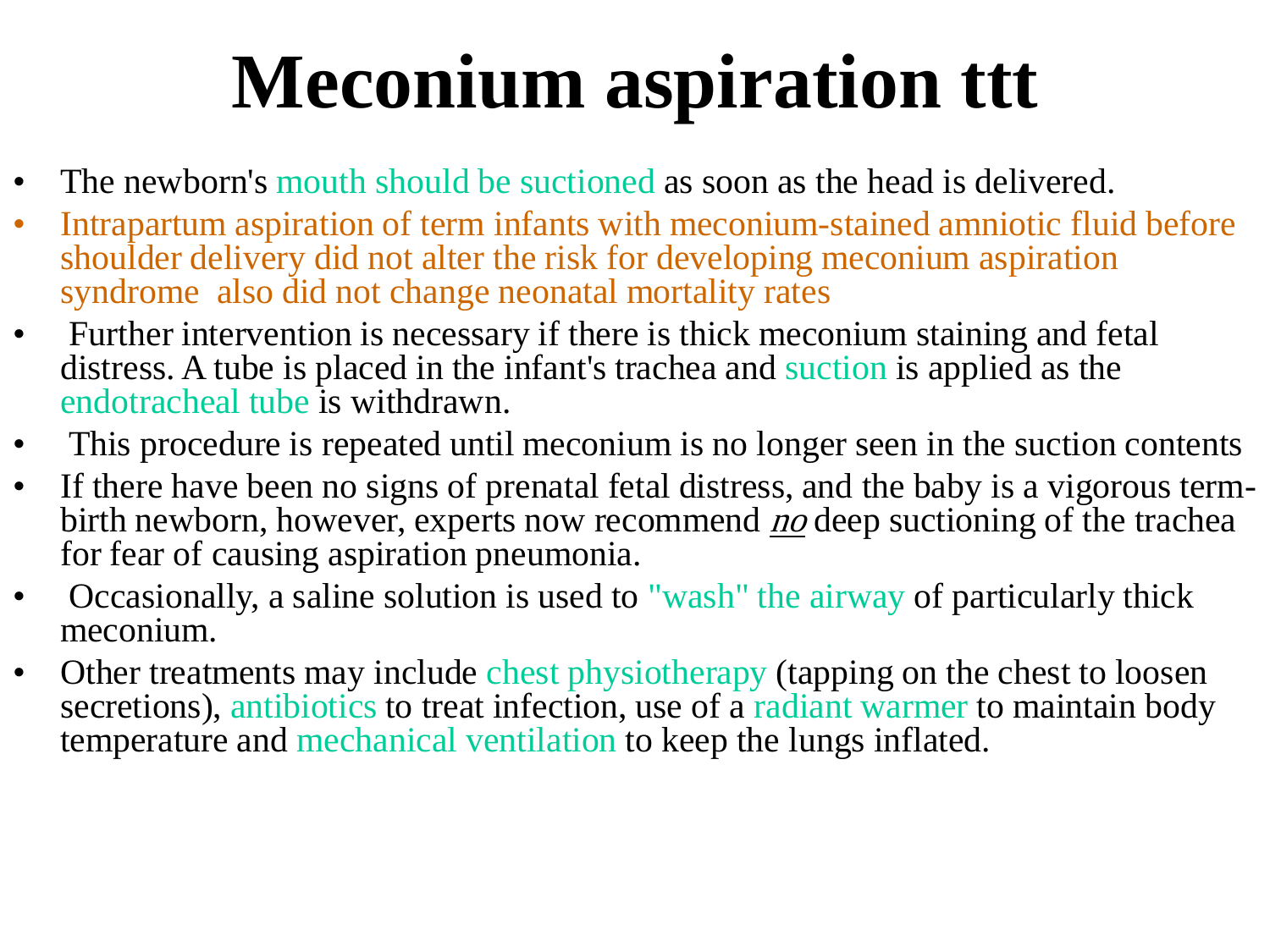The deficiency of surfactant or surfactant dysfunction may contribute to respiratory failure in a broader group of disorders, including meconium aspiration syndrome (MAS). Meconium inhibits the surface tension

lowering properties of surfactant (Chen 1985, Moses 1991).

- Surfactant replacement therapy has been proven beneficial in the prevention and treatment of neonatal respiratory distress syndrome (RDS)
- Respiratory distress syndrome is due to a primary deficiency in the production and release of pulmonary surfactant. Surfactant therapy has been shown to improve oxygenation, decrease the need for ventilatory support, and improve clinical outcome in infants with RDS. Surfactant treated infants have a reduced mortality and a decreased incidence of pneumothorax.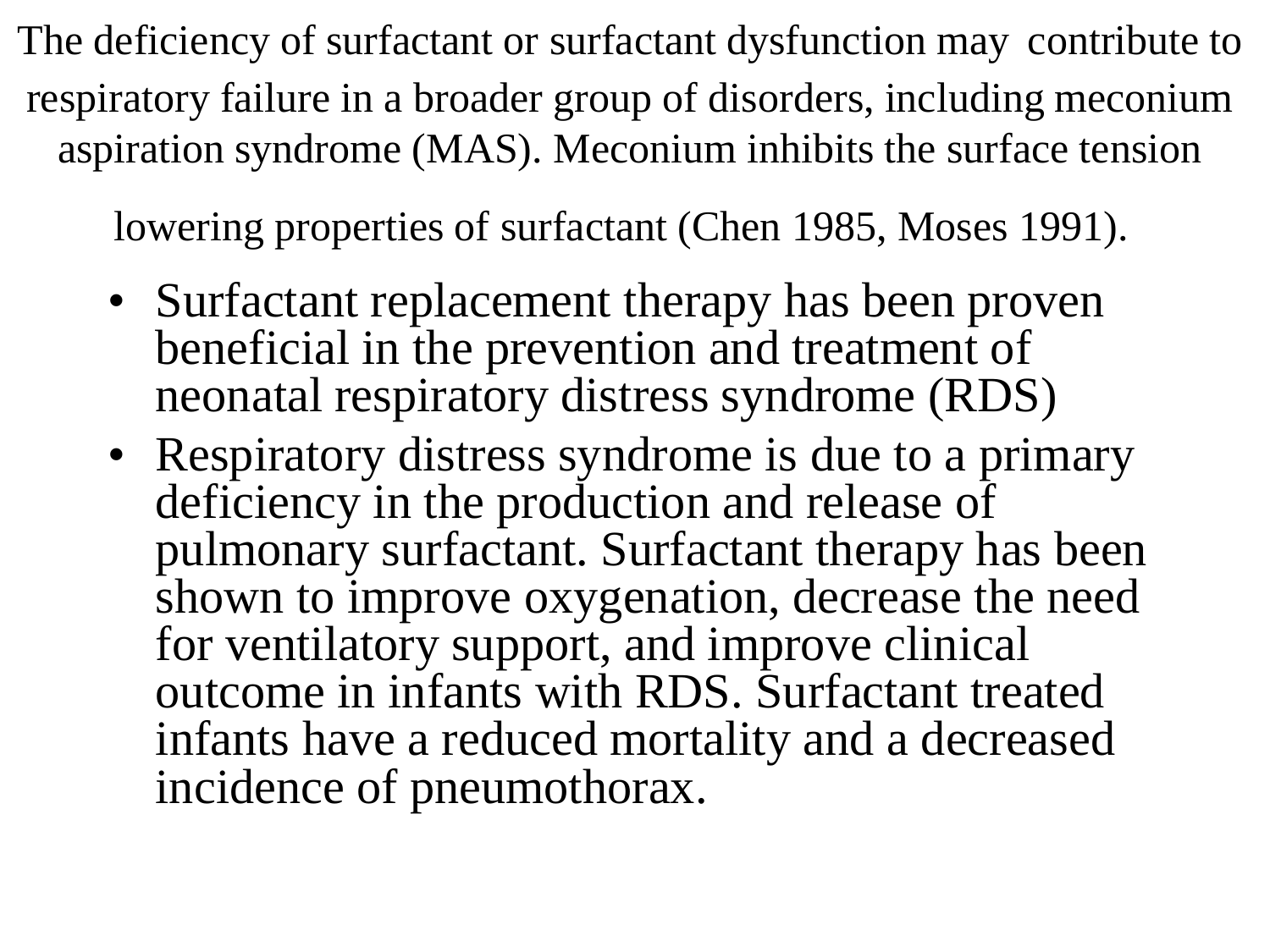

**American Heart Association**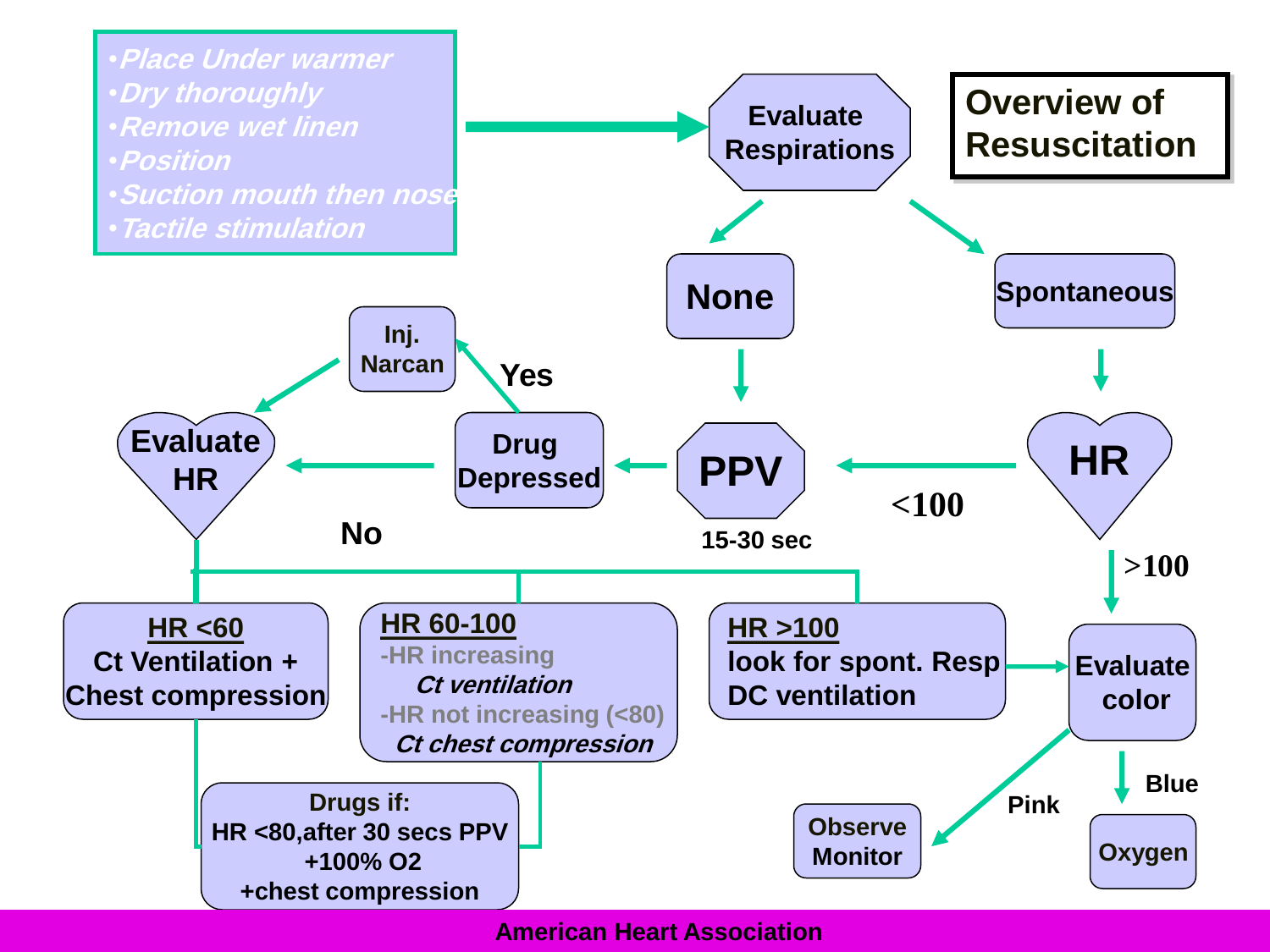#### Triangle of Resuscitation